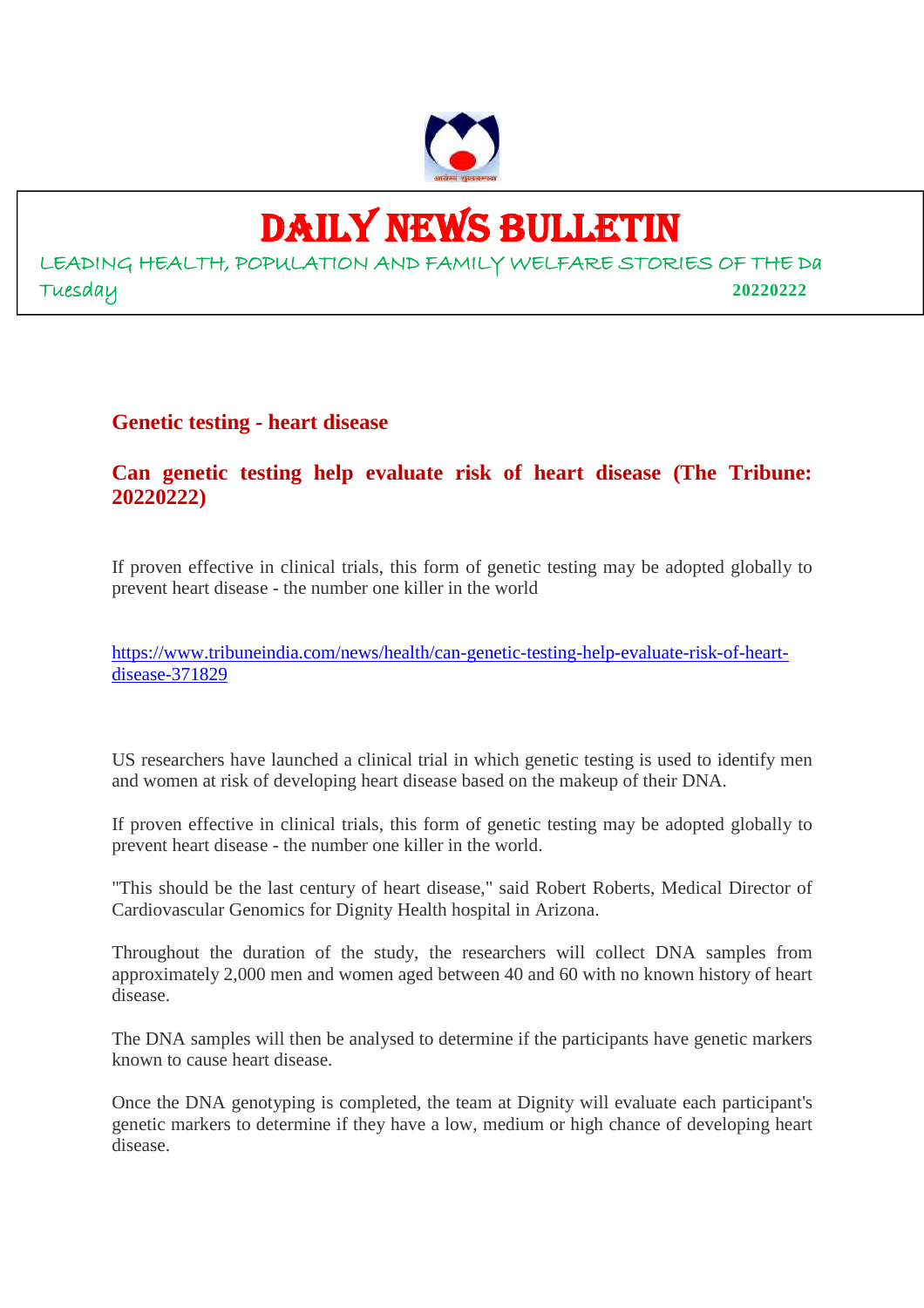Other health and lifestyle factors will also be considered when determining the participants' risk of heart disease. These include hypertension, diabetes, high cholesterol and whether the participant smokes or is physically active, among others.

"I am hopeful that through the results of this study we will be able to save even more lives in the future by implementing genetic testing for early prevention of coronary artery disease as routine clinical application. This approach would represent a paradigm shift in the prevention of this disease," Roberts said.

Previously, studies have found strong DNA links to heart attack.

Research has shown that high cholesterol levels from birth can be caused by a common genetic condition called familial hypercholesterolemia (FH). It can lead to a high risk of coronary heart disease from an early age, and some estimates suggest that by the age of 70, one in every two patients with FH would have had a coronary heart disease event.

In a paper published in the European Heart Journal, research from Monash University in Australia, stated that DNA testing for FH in early adulthood via the public healthcare system could identify thousands more people with FH early, who could then be provided access to prevention that would save lives. IANS

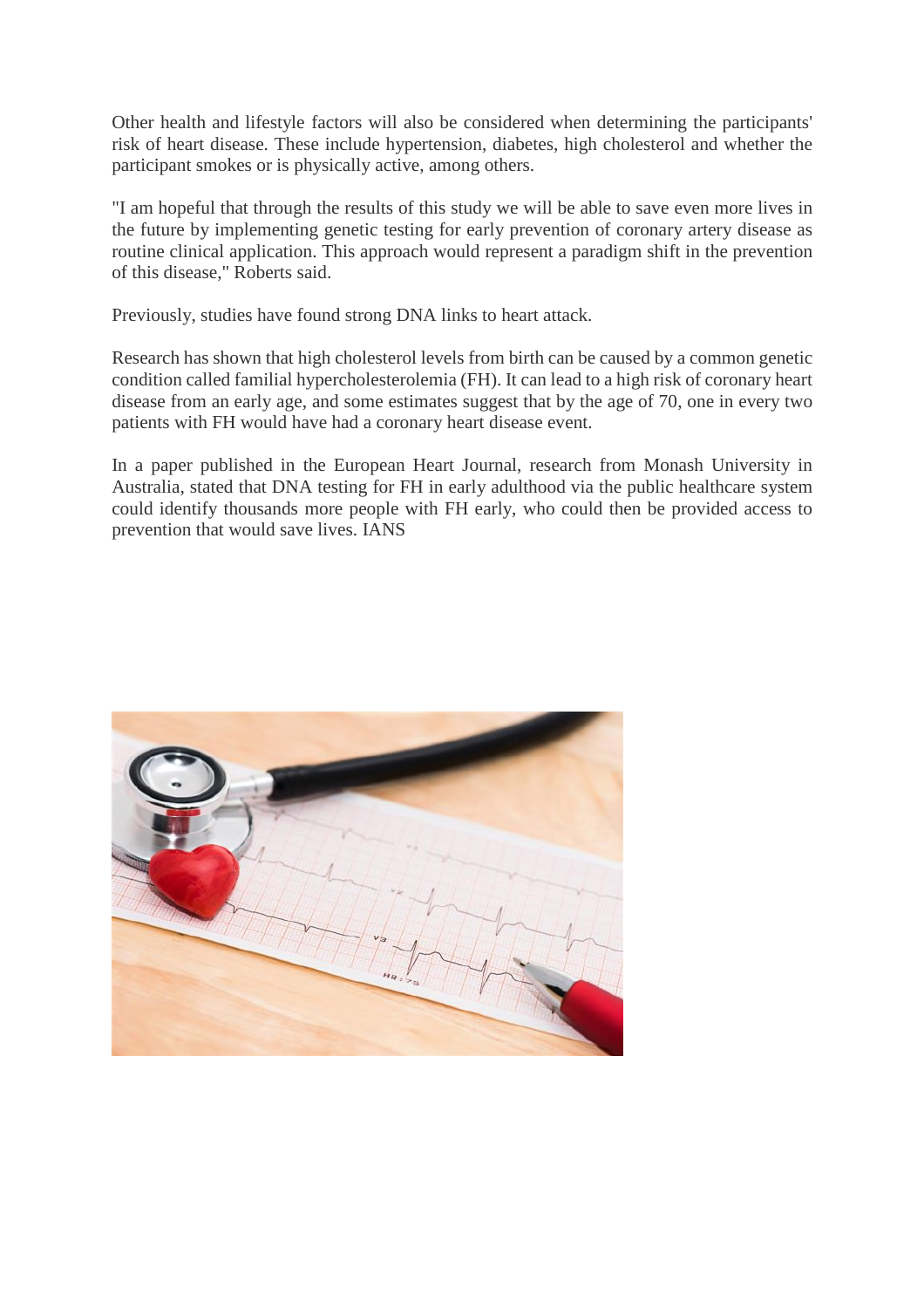# **Vitamins**

# **Vitamins cannot reduce death risk from Covid-19, say researchers (The Tribune: 20220222)**

While treatment with vitamin D may be associated with lower rates of intubation and shorter hospital stays, researchers states that more rigorous study is needed to validate that finding

https://www.tribuneindia.com/news/health/vitamins-cannot-reduce-death-risk-from-covid-19 say-researchers-371536

In view of several studies claiming efficacy of vitamins against Covid-19, a new research proves that taking immune-boosting supplements such as vitamin C, D and zinc do not lessen your chance of dying from the virus.

While these supplements have also been dubbed as an alternative against proven vaccines, researchers at The University of Toledo in Ohio, the US, said there's been little evidence.

"A lot of people have this misconception that if you load up on zinc, vitamin D or C, it can help the clinical outcome of Covid-19," said Dr. Azizullah Beran, an internal medicine resident at the University's College of Medicine and Life Sciences.

"That hasn't been shown to be true," Beran added.

In the study, published in the journal Clinical Nutrition ESPEN, the team reviewed 26 peerreviewed studies from around the globe that included more than 5,600 hospitalised Covid patients.

The analysis found no reduction in mortality for those being treated with vitamin D, C or zinc compared to patients who did not receive one of these three supplements.

While treatment with vitamin D may be associated with lower rates of intubation and shorter hospital stays, the researchers stated that more rigorous study is needed to validate that finding.

Vitamin C and zinc were not associated with shorter hospital stays or lowering the chance of a patient being put on a ventilator.

The researchers also analysed a smaller subset of individuals who had been taking vitamin D prior to contracting the virus and found no significant difference in the mortality rate.

However, they cautioned that the study should not be interpreted as saying vitamin and mineral supplements are bad or should be avoided, but rather made it clear that they are not effective at preventing deaths due to Covid.

At the same time, they also noted that it's possible that some Covid patients who are malnourished or otherwise deficient in micronutrients may benefit from taking supplements,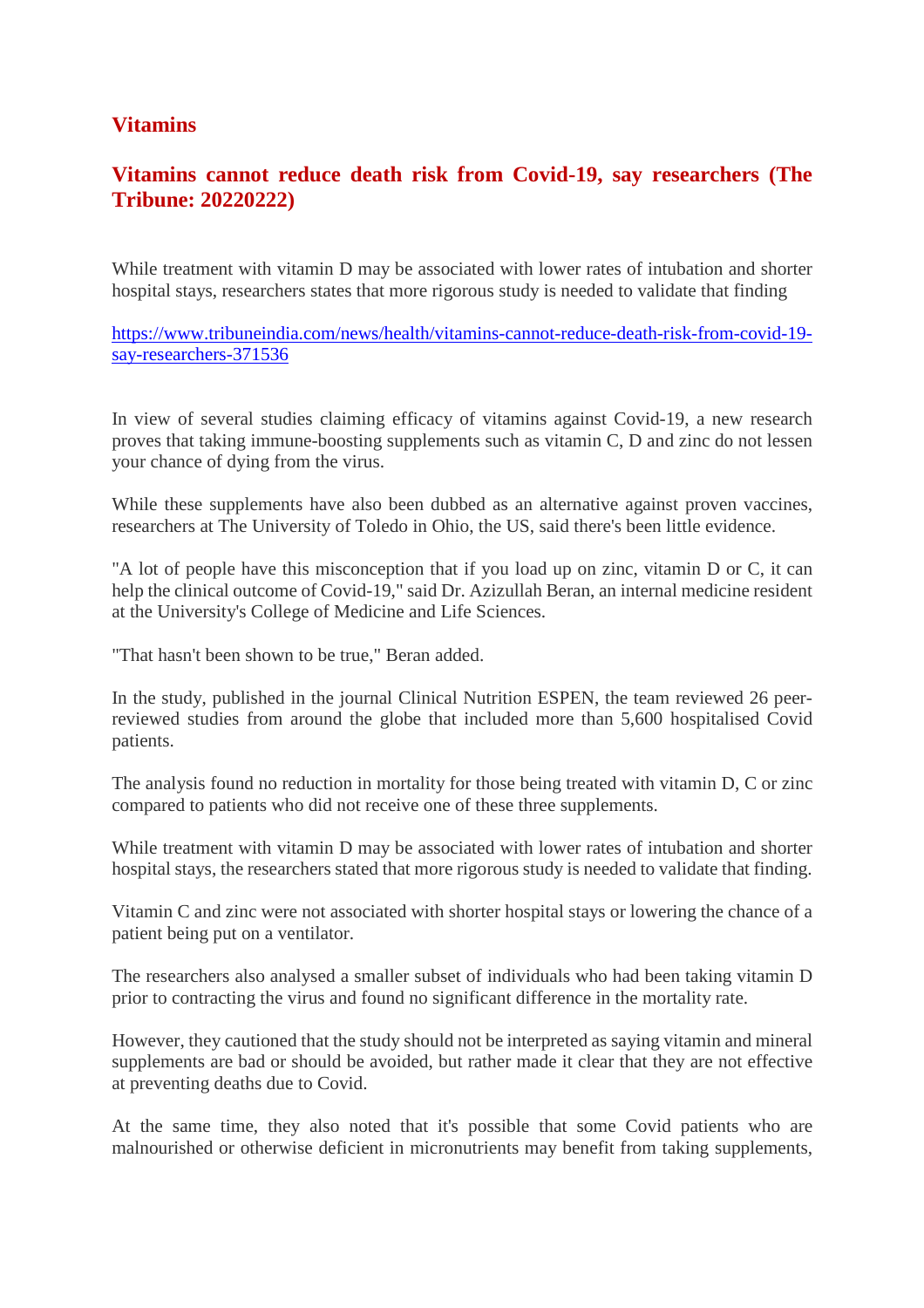but that's because their bodies already lack essential nutrients - not because vitamin D or vitamin C are effective against the virus.

"What we're saying is this: If you don't medically need these supplements, don't take them thinking they're protective against Covid," Beran said. "They're not going to prevent you from getting it and they're not going to prevent you from dying."

## **Antibiotics**

**Antibiotics after birth affects gut microbes of babies Under current guidelines, antibiotics directed at a wide range of bacteria are prescribed to four to 10 per cent of all newborns for suspected infections (The Tribune: 20220222)**

https://www.tribuneindia.com/news/health/antibiotics-after-birth-affects-gut-microbes-ofbabies-371320

Treating babies with antibiotics in the first week of life is linked to a decrease in healthy bacteria necessary, among others, to digest milk and an increase in antimicrobial resistance, research suggests.

According to experts, clinicians should consider using antibiotics in a way that causes least harm to the newborns microbiome – the community of microbes that live in our body.

Under current guidelines, antibiotics directed at a wide range of bacteria are prescribed to four to 10 per cent of all newborns for suspected infections.

However, experts say that in most cases the antibiotics are prescribed unnecessarily as only a small proportion of those who receive the drugs are eventually diagnosed with an infection.

This overprescription is to ensure early treatment for those who are ultimately found to have an infection as any delay may quickly become life-threatening.

The study, published in Nature Communications, found a change in 251 of 695 different bacteria after treatment, changing the balance between good and bad bacteria in favour of more potentially harmful microbes.

Though gradually recovering over time, the changes to the microbiome and to antimicrobial resistance genes persisted for at least 12 months and did not improve with breastfeeding, which is known to help a baby's immune system.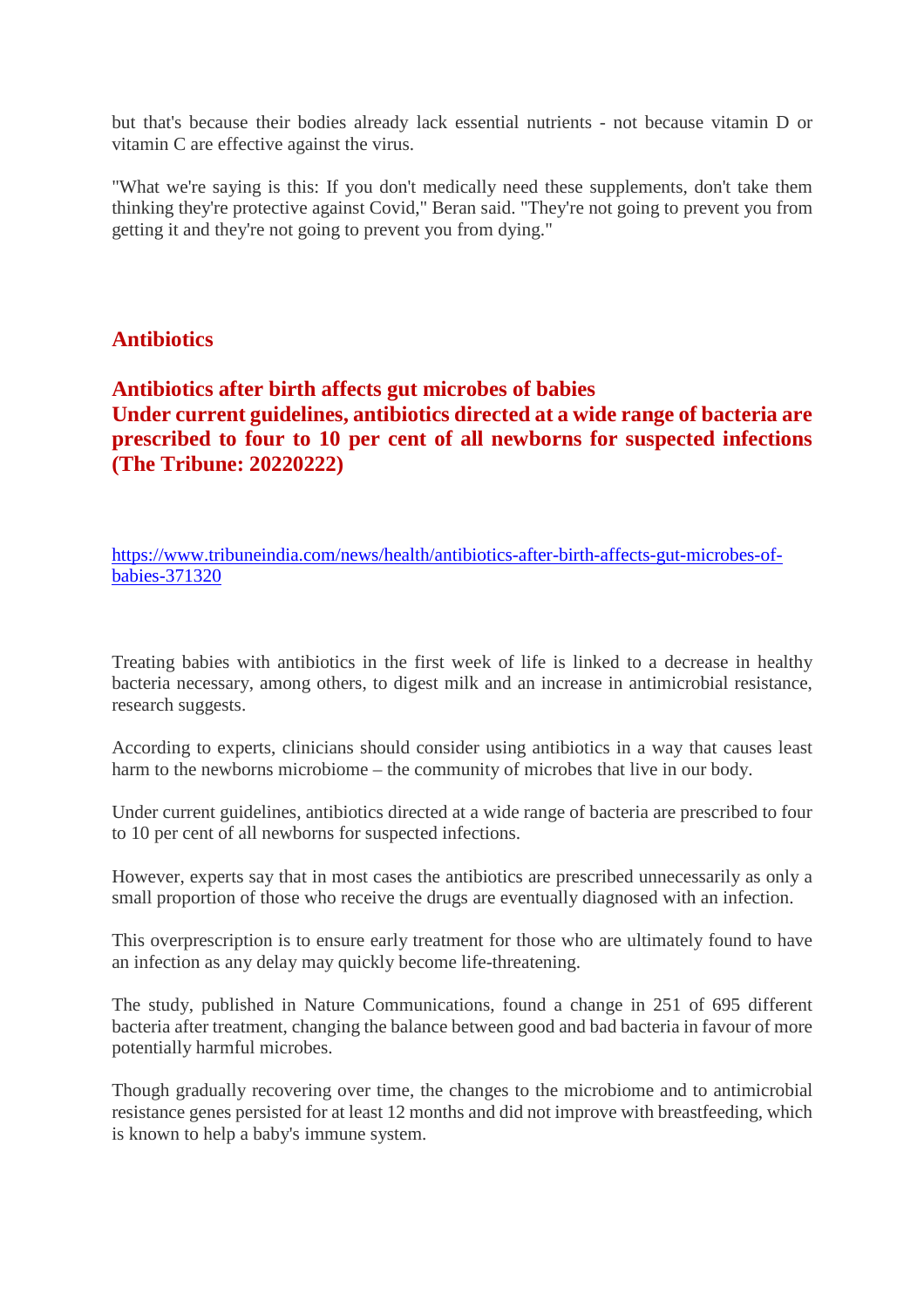"We were surprised with the magnitude and duration of the effects of broad spectrum antibiotics on the infants' microbiome when compared to effects of those same antibiotics on adults' microbiota," said lead author Professor Debby Bogaert, Chair of Paediatric Medicine at the University of Edinburgh.

"This is likely because the antibiotic treatment is given at a time that infants have just received their first microbes from their mother and have not yet developed a resilient microbiome," Bogaert added.

Researchers conducted a clinical trial involving 227 babies to analyse how antibiotics affect a newborn's microbiome.

The samples were analysed for the microbes that made up their newly forming microbiome and for bacterial genes related to antimicrobial resistance.

For newborns that had been prescribed antibiotics, there was found to be a significant decrease in the levels of different Bifidobacterium species compared with babies who had no antibiotic treatment.

These microbes aid in the digestion of human breast milk and promote gut health, while also supporting the immune defence against infection.

The team also found an increase in potentially disease-causing bacteria and in the number and abundance of genes related to antimicrobial resistance in the group that received antibiotics.

Further, of the three antibiotic treatment regimens tested, the combination of penicillin and gentamicin, was found to have the least detrimental effect on a baby's gut microbiome and the number of antimicrobial resistance genes that emerge. IANS

## **Covovax vaccine**

# **Serum Institute seeks EUA for its Covovax vaccine for 12-17 years age group (The Tribune: 20220222)**

https://www.tribuneindia.com/news/nation/serum-institute-seeks-eua-for-its-covovaxvaccine-for-12-17-years-age-group-371831

Drugs Controller General of India has already approved Covovax for restricted use in emergency situations in adults on December 28

Serum Institute seeks EUA for its Covovax vaccine for 12-17 years age group Photo for representation. — iStock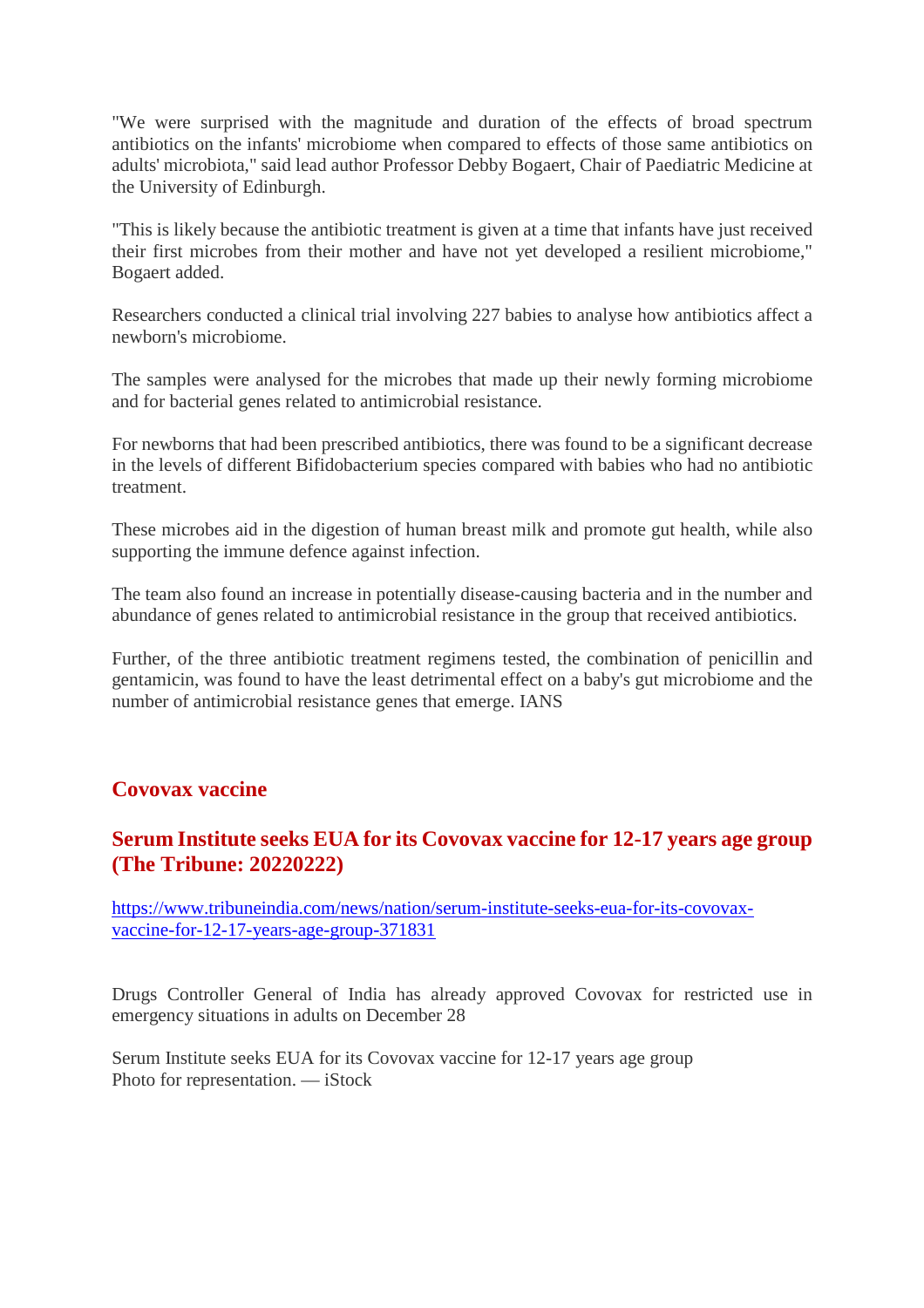Serum Institute of India has sought emergency use authorisation from India's drug regulator for its Covid-19 vaccine Covovax for the 12 to 17 year age group, official sources said on Monday.

The government has not yet decided on vaccinating those aged below 15.

The Health Ministry had recently said the additional need for vaccination and inclusion of population for inoculation is examined constantly.

In the application for emergency use authorisation (EUA) for the 12-17 year age group, Prakash Kumar Singh, Director, Government and Regulatory Affairs at SII, is learnt to have stated that data from two studies on about 2,707 individuals aged 12 to 17 years show Covovax is highly efficacious, immunogenic, safe and well-tolerated in this age group.

"We are submitting our application along with documents for grant of permission for restricted use in emergency situation for Covovax vaccine in children aged 12 to 17 years in addition to approved age of individuals 18 years and older," an official source quoted Singh as having said in the application.

This approval will not only be beneficial for the country but will also benefit the world, fulfilling Prime Minister Narendra Modi's vision of 'Making in India for the World', Singh is learnt to have said.

"In line with the philosophy of our CEO Dr Adar C Poonawalla, we are sure that Covovax will play an important role in protecting the children of our country and the world against COVID-19 and will keep our national flag flying high globally," Singh stated.

The Drugs Controller General of India has already approved Covovax for restricted use in emergency situations in adults on December 28.

Covovax is manufactured by technology transfer from Novavax and is approved by the European Medicines Agency for conditional marketing authorisation.

It has been granted emergency use listing by the World Health Organisation on December 17, 2021.

India has been using Bharat Biotech's Covaxin to vaccinate adolescents between 15 and 18 years.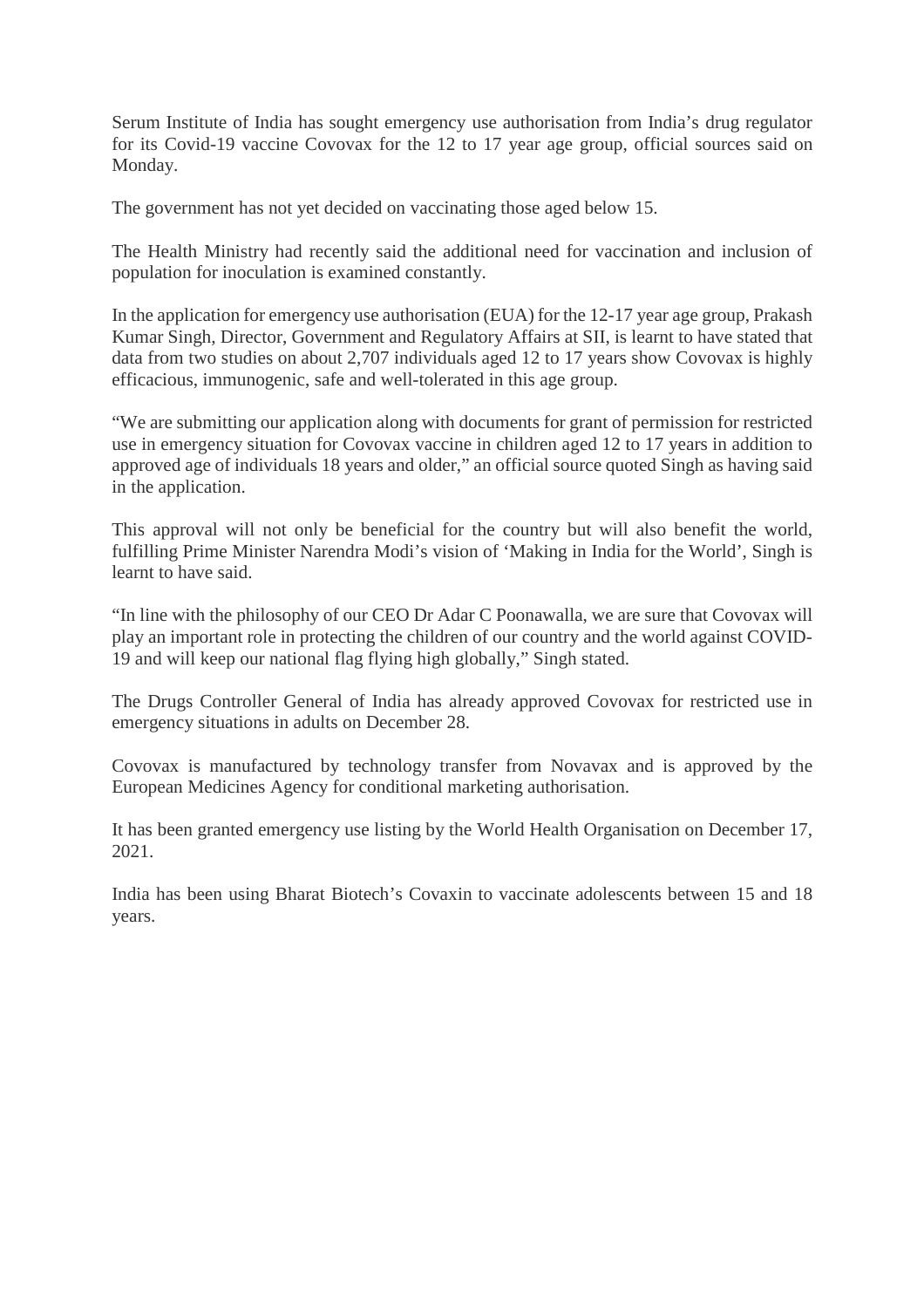# **Covid infection**

# **In Faridabad, Covid infection rate down 63% in two weeks (The Tribune: 20220222)**

https://www.tribuneindia.com/news/haryana/in-faridabad-infection-rate-down-63-in-twoweeks-371729

In Faridabad, Covid infection rate down 63% in two weeks A teenager being vaccinated in Faridabad. File photo

The Covid curve in the district is on sharp decline. While the recovery rate is 128.77 per cent more than new cases in the past fortnight, both the hospitalisation and sample positivity rate have also slipped in this period in the district.

Revealing that fresh and active cases have reduced between 73 and 78.5 per cent in the past two weeks, a senior official of the Health Department said that the Covid curve has shown a remarkable improvement as around 2,846 patients have recovered against a total of 1,244 persons testing positive since February 6 in the district. Only one death has taken place in this period according to the officials concerned.

While the recovery rate is around 128.77 per cent, hospitalisation has also gone down from 56 to just 10 in this period which is 82.14 per cent down in 14 days.

Civil Surgeon Dr Vinay Gupta said that the sample positivity rate (infection rate) has decreased by 63.47 per cent as it has slipped to 2.21 per cent from 6.05 per cent registered two weeks ago. This has improved the overall recovery percentage up from 97.95 per cent to 99.11 per cent in this period, he said, adding that only one death that has taken place in the current month has been on February 6.

The district recorded as many as 19 deaths in January. It is claimed that co-morbidities had been the prime factor behind casualties.

Dr Man Singh, Nodal Officer-Covid Vaccination, said with 103 per cent of the residents getting fully vaccinated (both doses) till date, the Health Department has achieved 125 per cent of the vaccination of the first dose of the vaccine already. Adding that 80 per cent of the youngsters (aged between 15 and 18 years) have also been given the first dose, he said the precaution (booster) dose percentage reached 38 per cent on Sunday. He said the focus of the department was to provide vaccination to youngsters by holding camps in educational institutions.

Meanwhile, the district reported 39 new cases and 84 recoveries today.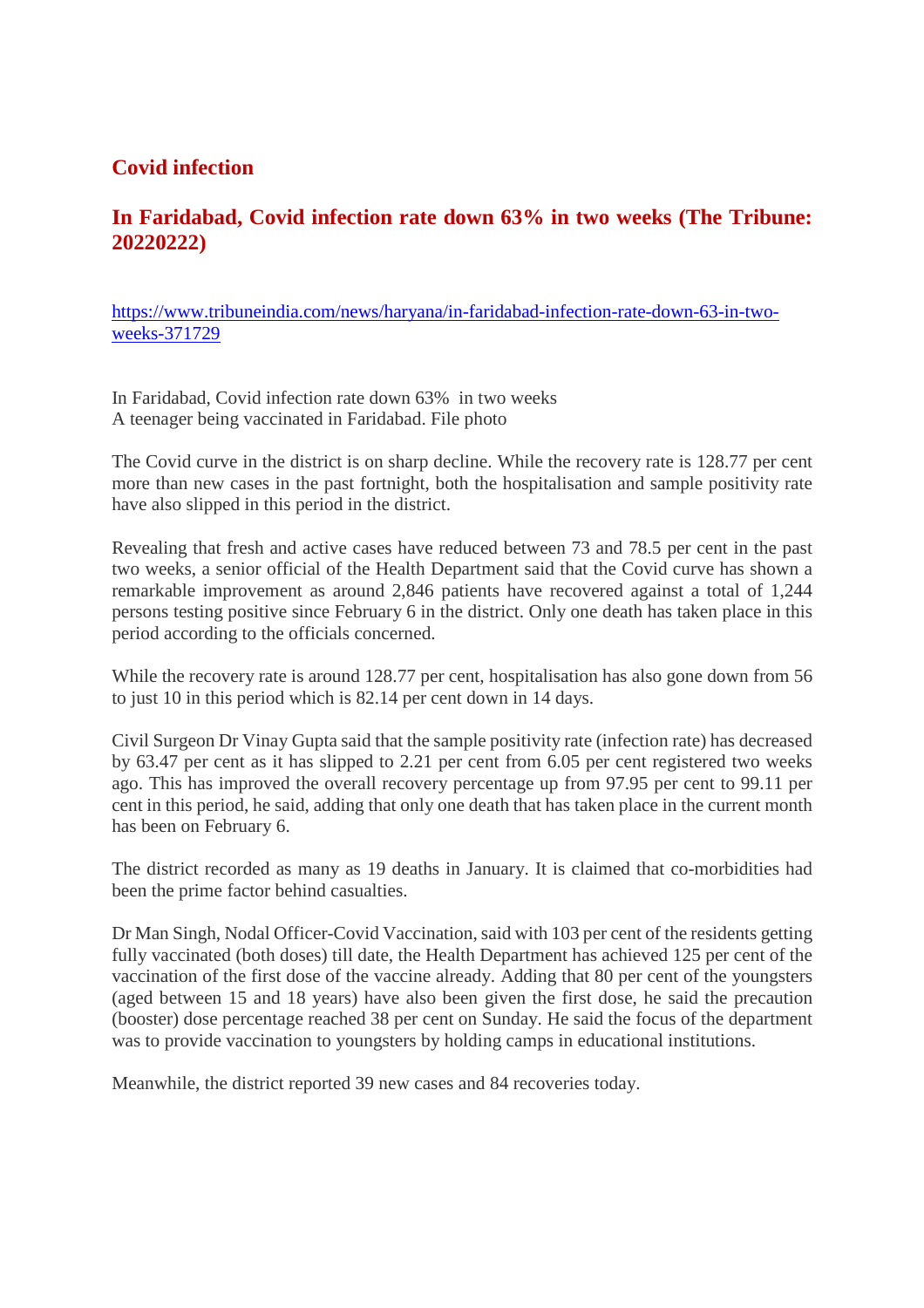# **COVID METER**

| Cases                      |                 | 534            |
|----------------------------|-----------------|----------------|
| Recovered                  |                 | 705            |
| <b>Active</b>              |                 | 3,485          |
| <b>Deaths</b>              |                 | 3              |
| <b>DISTRICT-WISE COUNT</b> |                 |                |
| <b>DISTRICT</b>            | +VE             | <b>DEATHS</b>  |
| Gurugram                   | 194             | $\overline{2}$ |
| Palwal                     | 77              | 0              |
| Faridabad                  | 39              | 0              |
| <b>State Total</b>         | 9,78,404 10,525 |                |

# **Lassa fever**

# **Explained | What is Lassa fever and should you be worried? (The Hindu:20220222)**

https://www.thehindu.com/sci-tech/health/explained-what-is-lassa-fever-and-should-you-beworried/article65071901.ece

Keeping homes free of rodents can drastically reduce the possibility of coming in contact with the virus

Keeping homes free of rodents can drastically reduce the possibility of coming in contact with the virus | Photo Credit: Getty Images/iStockphoto

The UK Health Security Agency had confirmed a death due to Lassa fever on February 11. The story so far: One death out of the three confirmed cases of the viral Lassa fever in the United Kingdom has sparked concerns about the spread of the disease, even as the world continues to grapple with the Covid-19 pandemic. The U.K. Health Security Agency confirmed the death on February 11. The two initial cases were detected within the same family of East England that had travelled to West Africa.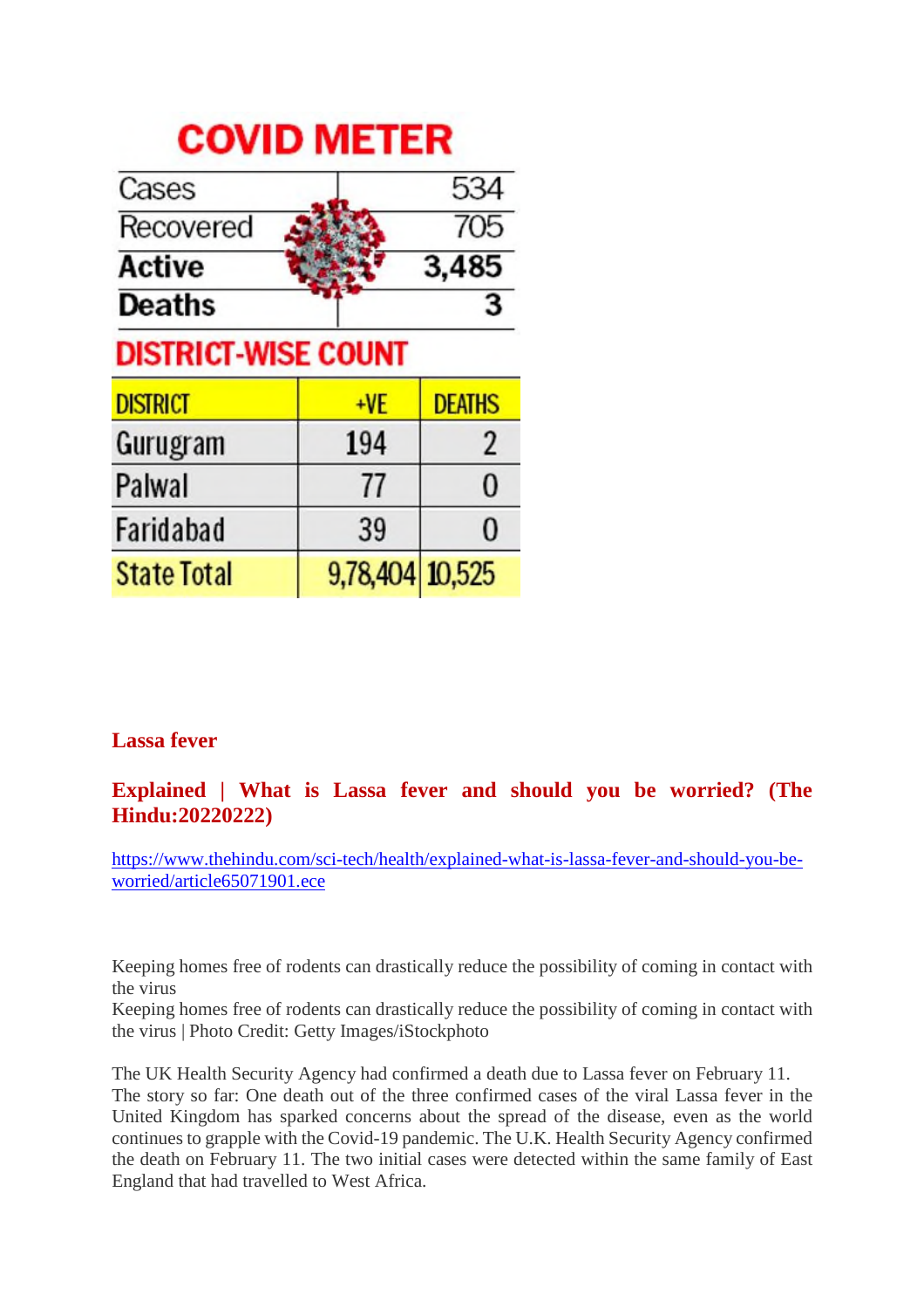What is Lassa fever?

The disease was discovered in 1969 in Nigeria's Lassa town. Two missionary nurses died after contracting the virus, although similar symptoms had been described since the 1950s.

The World Health Organisation defines Lassa fever as an animal-borne acute viral haemorrhagic fever caused by multimammate rats. Cases of the disease are mostly reported from Benin, Ghana, Guinea, Liberia, Mali, Sierra Leone, Togo and Nigeria in West Africa and the disease is largely endemic to the region. Thousands of cases of Lassa fever are reported from West Africa each year, with an annual casualty count averaging 5,000.

Eight cases of Lassa fever have been reported in the U.K. since 1980. The last two cases until now were reported in 2009.

In the U.S., only six cases of Lassa fever have been reported so far, and all of them were associated with travel to countries where the disease is endemic.

#### What causes the disease?

The primary cause of Lassa fever is exposure to the infected multimammate rats. Lassa virus spreads through faeces and urine of these rats. Exposure of food and household items to the virus is also considered a leading cause for the spread of the disease. The Mastomys rats are known for living in human settlements, thus increasing chances of exposure to the virus through food. The rodents also serve as a source of food themselves. The virus can also infect humans if air contaminated by the excretion of infected rats is inhaled.

Human-to-human transmission of the virus is also possible, although it is not known to spread through casual contact like hugging, shaking hands or sitting near an infected person. Chances of human transmission increase in healthcare settings in the absence of adequate control measures.

#### What are the symptoms of Lassa fever?

Symptoms of Lassa fever can take up to three weeks to show, although most cases exhibit mild symptoms and go undiagnosed. Exposure to Lassa virus can cause fever, fatigue, and headache. In severe cases, symptoms like haemorrhaging, facial swelling, low blood pressure, chest and back pain etc may also develop. Shocks, seizures, and coma have also been reported as symptoms of Lassa fever.

Deafness is a prominent symptom associated with Lassa fever. Around 25% of recovered patients exhibit deafness of varied levels, and hearing is partially restored in half the cases.

#### How is Lassa fever diagnosed and treated?

Clinical diagnosis of Lassa fever is challenging because of the similarity in symptoms with other diseases like Ebola, malaria, and typhoid fever. The most common method used to detect Lassa fever is enzyme-linked immunosorbent serologic assays (ELISA). Reverse transcriptionpolymerase chain reaction (RT-PCR), the most efficient test used to diagnose Covid-19, can also be used to detect infection by Lassa virus.

Antiviral drug ribavirin is often used to treat Lassa fever although the usage is not a licensed treatment. Other procedures used are supportive care including hydration, oxygenation, and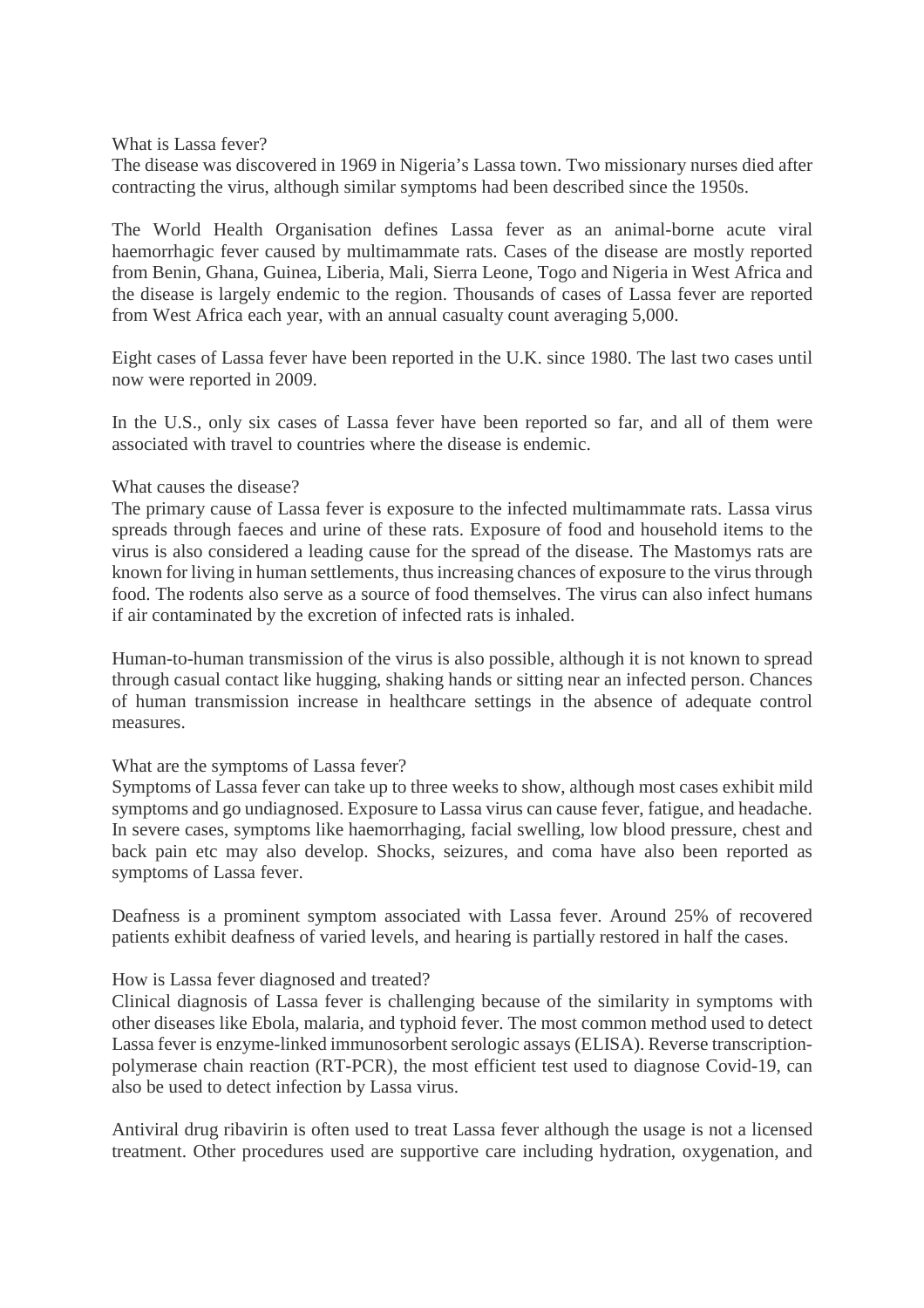treatment of specific complications arising due to the disease. Preventive vaccines are currently under research and development.

Should you be worried?

In India, the International Health Division under the Ministry of Health and Family Welfare lists Lassa fever as a disease of international significance. The country has not reported any cases of the disease so far.

Lassa fever has exhibited a low case-fatality rate so far, killing 1% of the infected patients. The disease is particularly severe in late pregnancy and results in maternal death and/or loss of the foetus in over 80% of the cases. However, most reported cases of the disease are mild.

How can the disease be prevented?

The best way to prevent contracting Lassa virus is to keep foods safe from rats in areas where the disease is prevalent. Setting up mouse traps, keeping homes free of rodents, and not consuming them as a food source can drastically reduce the possibility of coming in contact with the virus.

# **COVID - 19 vaccine**

# **Echo chambers on social media spreading COVID - 19 vaccine misinformation: Study( The Hindu:20220222)**

https://www.thehindu.com/sci-tech/health/echo-chambers-on-social-media-spreading-covid-19-vaccine-misinformation-study/article65070405.ece

Protesters voice their opposition to coronavirus vaccine mandates at Parliament in Wellington, New Zealand, on Feb. 12, 2022. A research shows that 22.5% of antivaxx-profiles' vaccine tweets link to YouTube videos.

Protesters voice their opposition to coronavirus vaccine mandates at Parliament in Wellington, New Zealand, on Feb. 12, 2022. A research shows that 22.5% of antivaxx-profiles' vaccine tweets link to YouTube videos. | Photo Credit: AP

The World Health Organisation has named vaccine hesitancy as one of the greatest threats to global health, says a study carried out on why people are hesitant to take COVID-19 jabs. Misinformation on social media contributes to vaccine hesitancy and creates a false image of benefits and disadvantages concerning the jabs, according to a study.

The World Health Organisation (WHO) has named vaccine hesitancy as one of the greatest threats to global health.

"Where vaccine supporters often refer to news media and science sites when sharing knowledge about vaccines on Twitter, we can see that profiles belonging to anti-vaccine profiles far more often share links to YouTube videos and to sites that are known to spread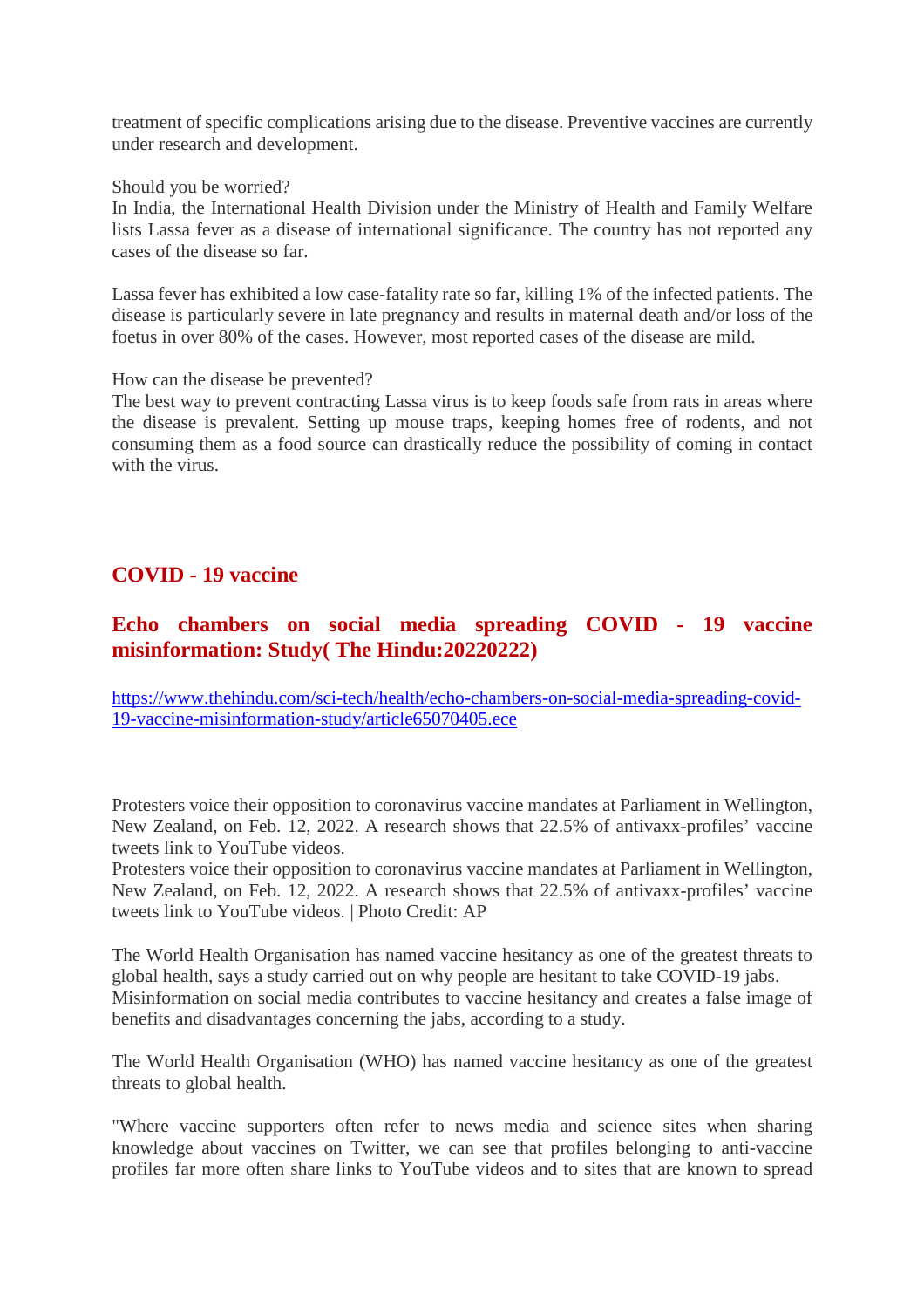fake news and conspiracy theories," said Bjarke Monsted from Technical University of Denmark (DTU).

"Vaccine opponents' profiles often link to commercial sites that sell alternative health products. This is surprising given that vaccine hesitancy often stems from a fear of financial conflicts of interest," Mr. Monsted said.

Previous research, Mr. Monsted said, has shown that people who earn a fortune from the sale of alternative health products globally are responsible for vaccine misinformation.

The new study, recently published in the journal PLoS ONE, analysed some 60 billion tweets written before the COVID-19 pandemic to understand where the discussion about vaccines takes place on Twitter to better understand today's vaccine hesitancy on social media.

Using newly developed methods in the area of artificial intelligence (AI) called 'deep learning and natural language processing', Mr. Monsted and Professor Sune Lehmann from DTU taught a computer to identify which views on vaccines were expressed in a given tweet.

They identified the users who consistently expressed strong views in favour of (provaxx) or against vaccines (antivaxx) and from which sources the profiles shared their vaccine information.

The finding shows that 22.5% of antivaxx-profiles' vaccine tweets link to YouTube videos, the researchers said.

They then grouped the sources into five categories: Sites known for sharing pseudoscience and conspiracy theories, news sites, social media, YouTube, and commercial sites relating to medicine and health.

The study confirms the echo chamber effect, making it hard for vaccine advocates and opponents to encounter each other's views on the internet -- because social media algorithms ensure that people interact with others whose opinions align with their own.

"We discovered that the sources of information, which people are exposed to in their social networks, depend heavily on their own attitudes towards vaccines," said Mr. Monsted.

"The more resistance to vaccines a user expressed, the further from the norm was the media picture they were exposed to from their circle of friends," the researcher said.

The researchers noted that when it comes to avoiding medical misinformation, the responsibility lies not just with the tech giants but also with media outlets.

Mr. Lehmann hopes that the novel method can provide a greater understanding of the vaccine discussion during the pandemic and in the future.

"Our research covers the period before COVID-19. And there is no doubt that vaccines have become a talking point in a whole new way in the last two years," Mr. Lehmann added.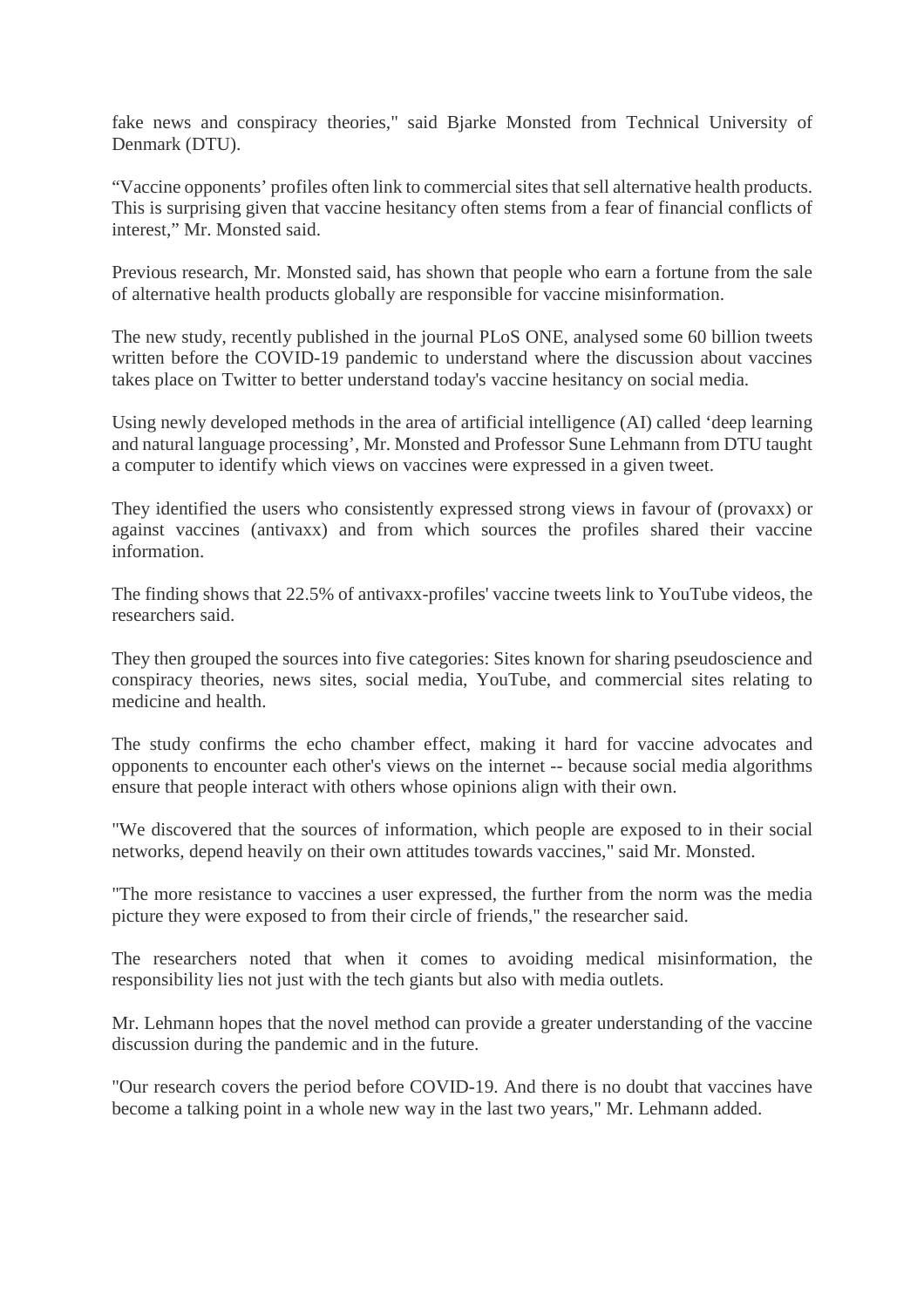#### **WHO**

# **WHO: New COVID cases drop by 19% globally, deaths stable (The Hindu:20220222)**

A teenager receives a dose of Sputnik M (Gam-COVID-Vac-M) vaccine against the coronavirus disease (COVID-19) at a clinic in Nizhny Novgorod, Russia

A teenager receives a dose of Sputnik M (Gam-COVID-Vac-M) vaccine against the coronavirus disease (COVID-19) at a clinic in Nizhny Novgorod, Russia | Photo Credit: Reuters

WHO said that all other coronavirus variants, including alpha, beta and delta, continue to decline globally as omicron crowds them out

The number of new coronavirus cases globally fell by 19% in the last week while the number of deaths remained stable, according to the World Health Organization.

The U.N. health agency said late Tuesday in its weekly report on the pandemic that just over 16 million new COVID-19 infections and about 75,000 deaths were reported worldwide last week.

The Western Pacific was the only region to report a rise in new weekly cases, an increase of about 19%, Southeast Asia reported a decrease of about 37%, the biggest drop globally. The number of deaths rose by 38% in the Middle East and by about one-third in the Western Pacific.

The biggest number of new COVID-19 cases was seen in Russia. Cases there and elsewhere in Eastern Europe doubled in recent weeks, driven by a surge of the hugely infectious omicron variant.

WHO said that all other coronavirus variants, including alpha, beta and delta, continue to decline globally as omicron crowds them out. Among the more than 400,000 COVID-19 virus sequences uploaded to the world's biggest virus database in the last week, more than 98% were omicron.

WHO said the BA.2 version of omicron appears to be "steadily increasing" and its prevalence has risen in South Africa, Denmark, the U.K. and other countries.

Health officials have noted, however, that omicron causes milder disease than previous COVID-19 variants and in countries with high vaccination rates, hospitalization and death rates have not increased substantially, even with omicron's spread.

WHO's Africa director, Dr. Matshidiso Moeti, said last week there was "light at the end of the tunnel" for the continent and that even despite low vaccination rates, Africa was transitioning from the acute pandemic phase of COVID-19.

That optimism contrasts sharply with warnings from WHO Director-Feneral Tedros Adhanom Ghebreyesus, who has said repeatedly the pandemic is not over and is premature for countries to think that the end might be imminent.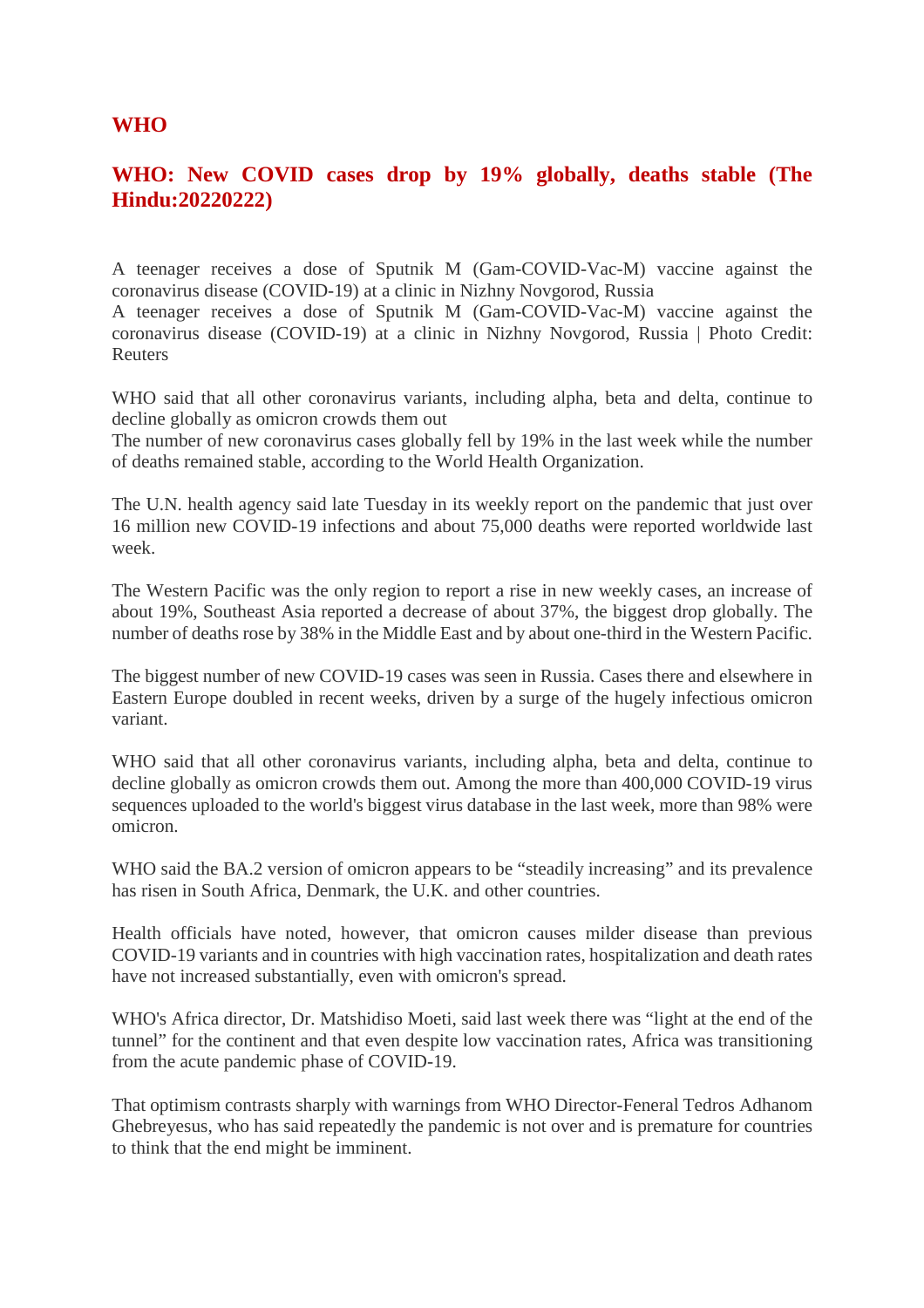#### **New Cases (The Asian Age:20220222)**

http://onlineepaper.asianage.com/articledetailpage.aspx?id=16183081

# India logs 16,051 Covid cases, 206 fatalities in last 24 hours

# Daily count below 1 lakh for 15th day on trot, positivity 1.93%

#### **SANJAY KAW** NEW DELHI, FEB. 21

The Drugs Controller General of India on Monday gave an emergency use approval to Hyderabad-based pharcompany maceutical Biological E's Covid-19 vaccine Corbevax for children aged  $12 - 18$ vears.

Corbevax is india's third homegrown vaccine approved for use in children aged 12 and<br>above. The other two vaccines which have got nod for emergency use for children in this age group are Zydus Cadila's DNA shot ZyCoV-D and **Bharat** Biotech's Covaxin.

The expected cost of Corbevax is Rs 145. excluding taxes. It is to be administered through an intramuscular route with two doses scheduled 28 days apart and has to be stored at 2 to 8 degrees Celsius temperature. It the country's first is indigenously developed RBD protein sub-unit vaccine against Covid-19. The DCGI had approved the vaccine for restricted 11Se in adults on December 28 last year.

India has, so far, vaccinated more than 76 million children aged 15-18 against the Coronavirus disease, mainly using<br>Covaxin. The approval for EUA to Corbevax is likely to ramp up the government's ongoing drive to vaccinate children between 15 and 18 years of age, and later for those between 12 and 14 years of age.

The approval for Corbevax comes at a time when schools across the country are opening up as Covid-19 cases are witnessing a considerable decline.

The daily count of Covid-19 cases in the country has remained below one lakh for 15 consecutive days. India logged 16,051 new coronavirus infections and 206 fatalities in the last 24 hours. The number of active cases has gone down to 2,02,131, which comprise 0.47 per cent of total infections, the

while the national recovery rate has further improved to 98.33 per cent. The daily positivity rate has been recorded at 1.93 per cent while the weekly positivity rate stands at 2.12 per cent.

Corbevax had earlier received an EUA from  $DCGI's$ the Subject Expert Committee (SEC) for the 12 to 18 age group. subject to certain conditions. The EUA was recommended after reviewing the safety and immunogenicity data of the clinical study of Corbevax in children and adolescents.

Technical National Group Advisory on Immunisation (NTAGI) chief Dr N K Arora had said that the vaccine was safe and offered good immunogenicity and higher antibody levels as compared to some other vector vaccines.

Serum Institute Ωf India has also sought emergency use authorisation from India's drug regulator for its Covid-19 vaccine Covovax for the 12 to 17 year age group.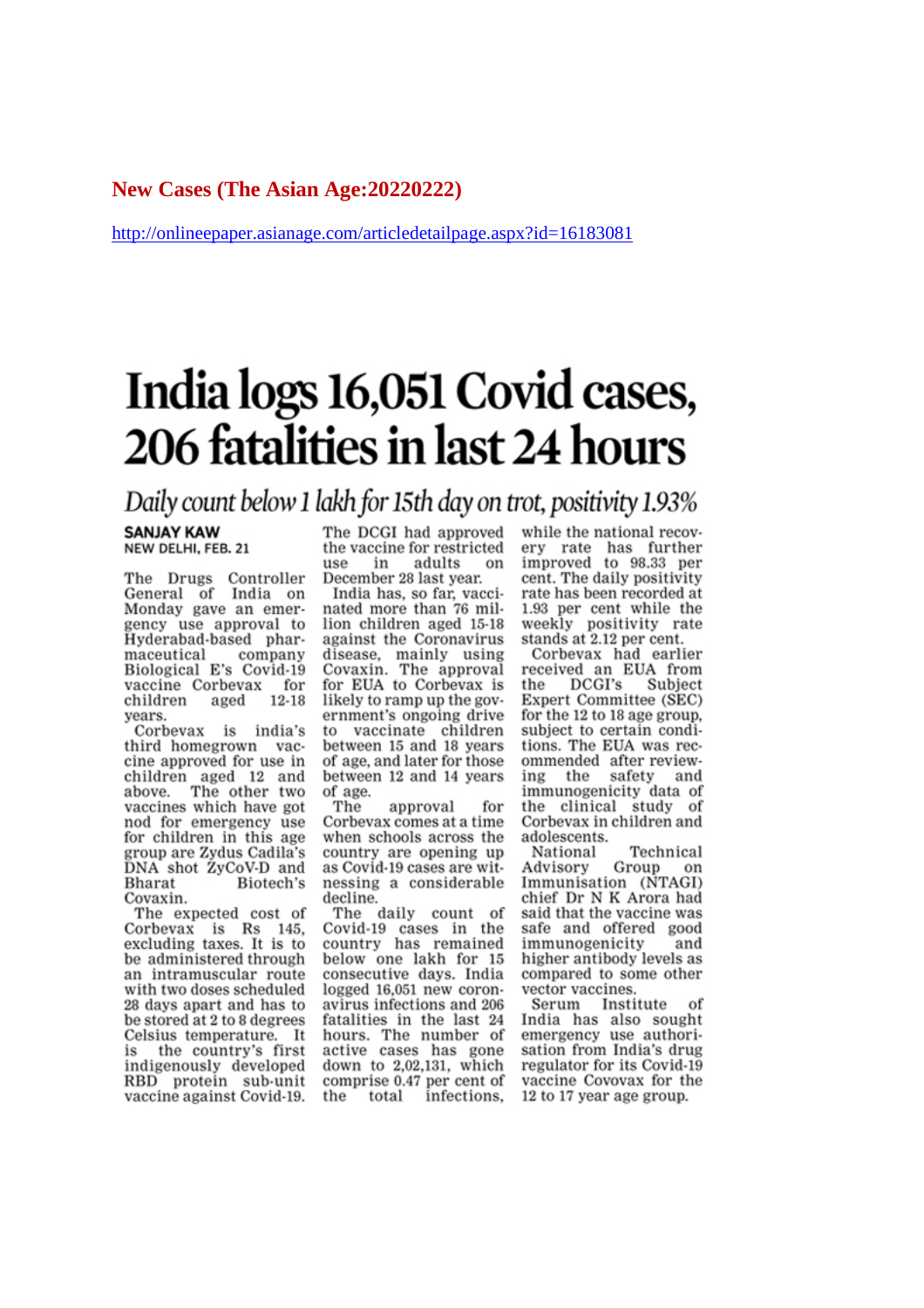# **Living With Covid (The Asian Age:20220222)**

http://onlineepaper.asianage.com/articledetailpage.aspx?id=16182998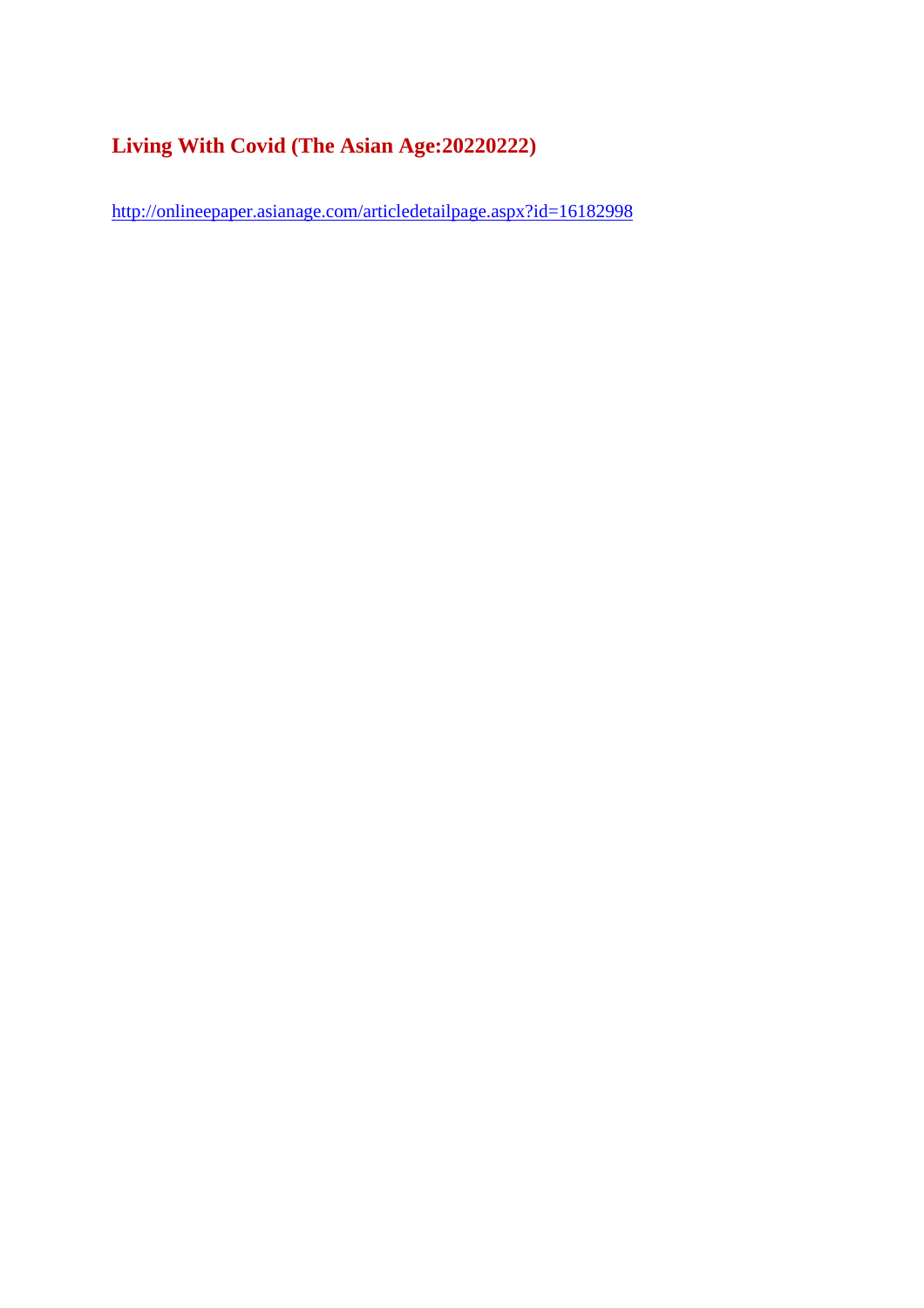# 'Living with Covid': Let's<br>not follow UK's example

ne swallow does not make a summer. But British Prime Minister Boris Johnson obviously thinks otherwise. With an official declaration that England would lift all remaining Covid restrictions from this week, which he said, "...marks a moment of pride," is a celebration too early, at a stage when the global war against the Coronavirus is still neither decisively over, nor its outcome unimpeachably clear.

Calling for a new paradigm, "...living with the virus", as he termed it, ahead of and despite warnings of concern by scientists and healthcare experts, Prime Minsiter Johnson is clearly setting a global watermark for letting wishes lead a policy reading of reality, of wishing for an endemic and hoping an official declaration will find even the virus in compliance.

Undoubtedly, all of humanity has paid a huge price for a virus born in Wuhan, China, from where, because of either conscious complicity or failure of the Chinese Communist regime under President Xi Jinping to take adequate measures to curb its spread to every corner of the world.

Our health, economy, life and social balance have all suffered, and in that sense, everyone in the world wants the pandemic to **Vaccines contin**be over, or at least be reduced permanently to an endemic. But it is just a wish, however, fervent or collective.

ue to be a reason for hope. We are an inch away from a point where every single person is jabbed at least once...

A global shrinking of vigil against the disease, or its spread, including easing of or doing away with mask rules, social distancing norms, testing and tracking, isolation of patients, besides slowing down on the parallel push to reach universal vaccine coverage and a general larger will be disastrous.

We cannot achieve normalcy by pretence.

Ironically, the day British PM Johnson announced

measures to ease down Covid restrictions, "...designed to let individuals make their own judgments about the risk of catching or transmitting Covid," Buckingham Palace confirmed that the 95-year-old Queen had tested positive.

Even while acknowledging that Covid remains dangerous, Johnson focused too much on "...time to see our country really getting back on its feet", and "...now is the moment for everybody to get their confidence back."

The world must not make this mistake, and most certainly not India, which has largely as a nation, made more correct decisions and generally kept itself on the right side of scientific advice and bold policy decision making to keep people safe.

Yesterday's data shows around 16,000 cases added per day, and falling rapidly by the day in India. Deaths are a little over 200 per day. Both new cases and fatality are showing a continual decline, despite a few spots of bother in specific cities, and states.

Vaccines continue to be a reason for hope. We are an inch away from a point where every single eligible person is jabbed at least once; and the second jab numbers are closely following.

Here is when we must resist declaring an early win over Covid, even as WHO and other global agencies have warned of possible future variants. Let us not make the mistake. Get jabbed, be safe and open up the economy and other activities, but without letting the vigil against Covid drop.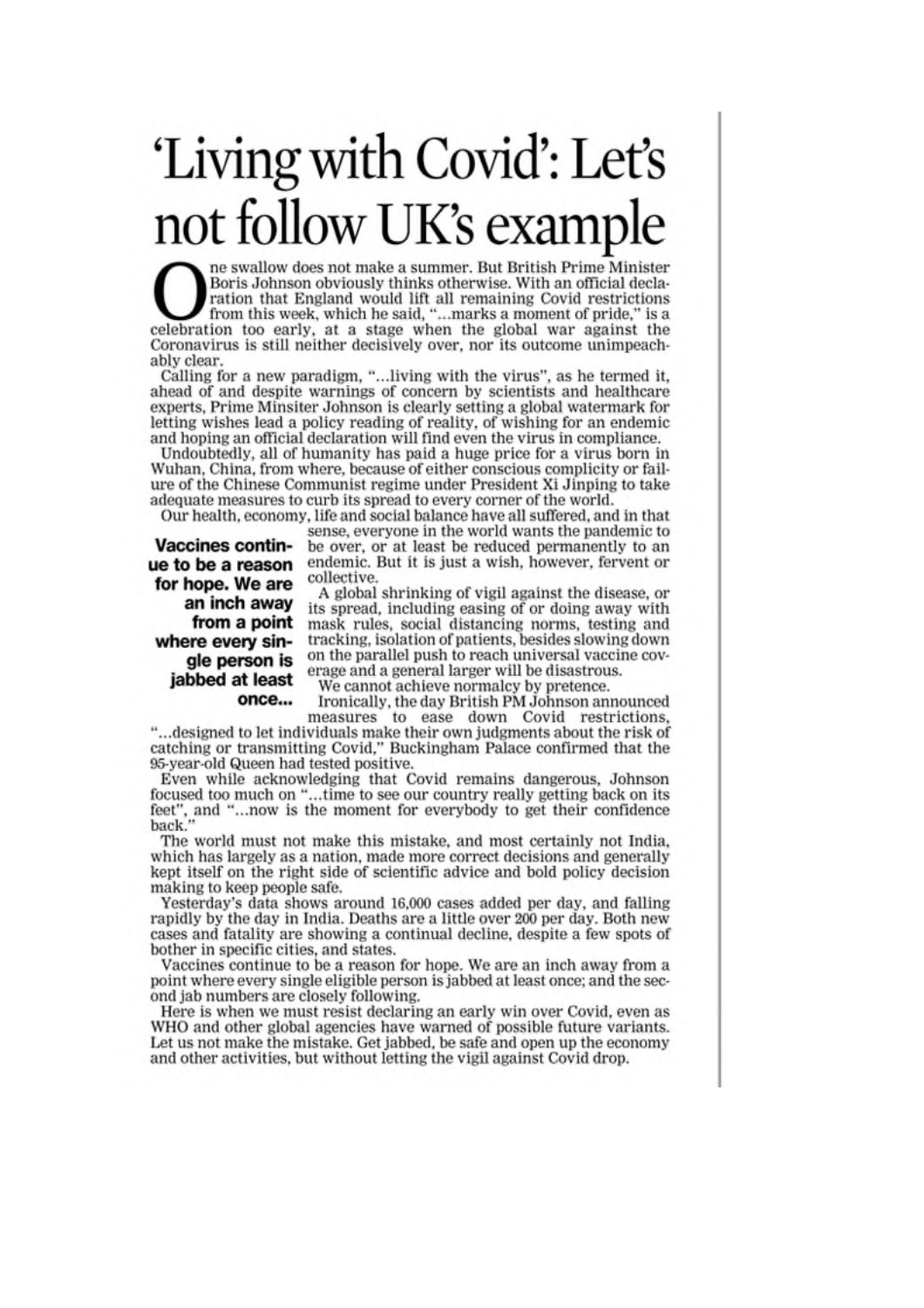## **Food and Nutrition**

# **Nutritionist shares '10 reasons to go for a walk'; check them out "This is the easiest way to get back on track, and I don't just mean physically," said nutritionist (The Indian Express:20220222)**

https://indianexpress.com/article/lifestyle/fitness/fitness-walk-benefits-heart-health-7705543/

walkingHere's why you should be walking daily (Source: Getty Images/Thinkstock) It is never too late to begin your fitness journey. It also does not mean strenuous workouts at the gym. You can always start by making small lifestyle and diet changes, and incorporate walking as an integral part of your daily schedule. According to nutritionist Minacshi Pettukola, walking is the best way to get your energy levels high.

Also on Walking |Why brisk-walking is a great workout option "This is the easiest way to get back on track, and I don't just mean physically," she said.

# **Ayurveda Why Ayurveda recommends against consuming curd at night or on a daily basis (The Indian Express:20220222)**

https://indianexpress.com/article/lifestyle/health/heres-what-ayurveda-says-are-the-benefitsof-having-curd-7783653/

"If you want to have curd, have it occasionally, during the afternoon and in moderation," wrote Dr Dixa Bhavsar Savaliya along with some interesting Ayurvedic facts about curd.

curdAyurveda warns against heating curd as well as having it with meat and fish. Know more about interesting facts about curd, as per Ayurveda. (Photo: Pixabay)

Now that summer is knocking on our doors, it is important to pay attention to adjusting one's diet as per the seasonal change. For that, you don't necessarily need to do a grocery haul or completely change what your pantry and fridge look like. Small diet changes go a long way in helping the body cope up with the changing temperature and humidity levels.

Curd, or the humble dahi, that is a staple in most Indian households has numerous health benefits and is also great for topical application on skin and hair. Curd helps hydrate the body, strengthens immunity, builds stronger bones, helps in improving the skin, and is also a must have if you are on a weight loss journey or simply maintaining your goal weight.

ALSO READ |Do you know the difference between curd, yoghurt and probiotic yoghurt? Ayurveda, too, highly approves of dahi, but it also warns about how much curd is good for the body as well as when and how you should have it. Ayurveda specialist Dr Dixa Bhavsar Savaliya recently shared a post on her Instagram elaborating on how curd is looked at through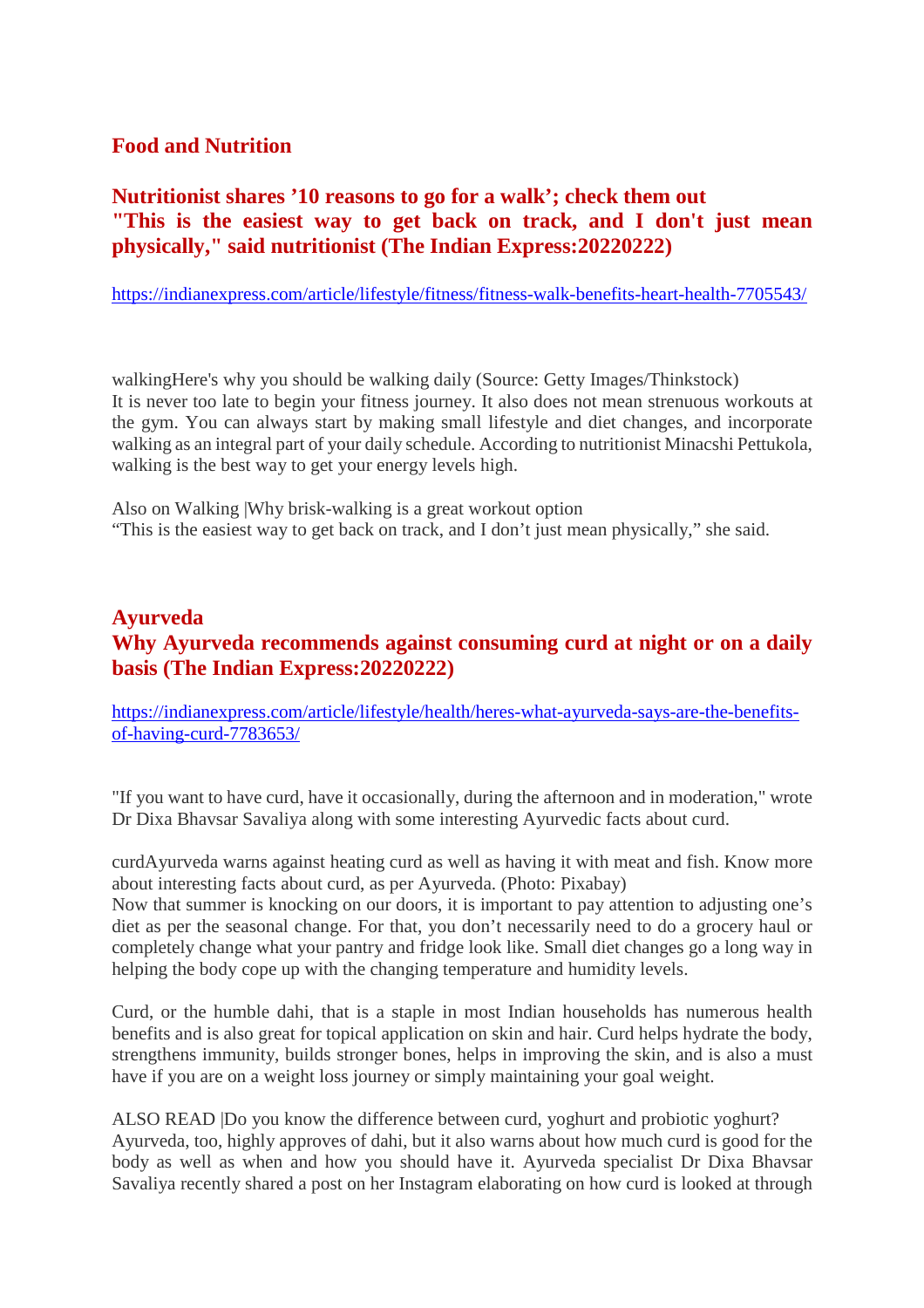the 'Ayurvedic lens'. She elucidated in the caption that "curd is sour in taste, hot in nature, is heavy to digest (takes a longer period to undergo digestion)." Dr Savaliya also noted that curd is good for weight gain as it increases fat, improves strength, and increases kapha and pitta (reduced vatta) and improves digestive power (agni).

She also shared the following "interesting facts about curd", while also warning against having curd everyday, and during the afternoons. Read on:

\*Curd should not be heated. It loses its properties due to heating.

\*It is best to avoid curd in people with obesity, kapha disorders, bleeding disorders, and inflammatory conditions.

\*Curd should never be consumed at night.

\*Curd should not be consumed on a daily basis. The only variation that can be consumed on a regular basis is churned buttermilk that has added spices such as rock salt, black pepper and cumin.

ALSO READ |Here's how to make curd at home without jaman or starter \*Do not mix your curd with fruits as it is a channel blocker incompatible food. Long-time consumption would trigger metabolic issues and allergies.

\*Curd is incompatible with meat and fish. Any combination of curd cooked along with meats such as chicken, mutton, or fish will produce toxins in the body.

She concludes by stating that "if you want to have curd, have it occasionally, during the afternoon and in moderation."

 For more lifestyle news, follow us on Instagram | Twitter | Facebook and don't miss out on the latest updates!

 $\triangle$  The above article is for information purposes only and is not intended to be a substitute for professional medical advice. Always seek the guidance of your doctor or other qualified health professional for any questions you may have regarding your health or a medical condition.

# **Bird flu**

# **Bird flu in Maharashtra: Know all about the risk factors, symptoms, treatment and safety measures (The Indian Express:20220222)**

Should you stop eating poultry products? Here's what experts have to say

https://indianexpress.com/article/lifestyle/health/bird-flu-in-maharashtra-everything-youneed-to-know-7782382/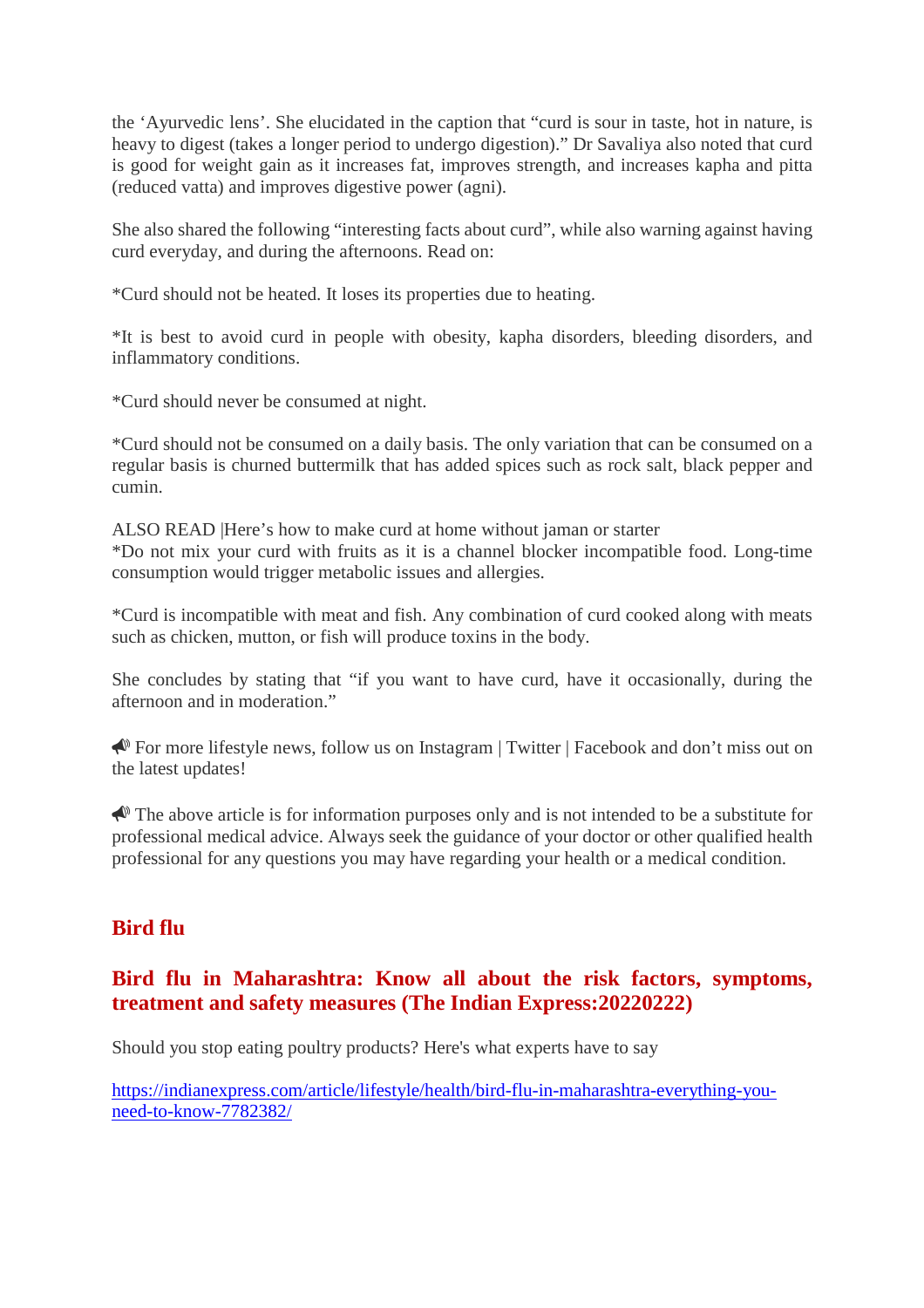This is the second year running that Maharashtra has reported avian influenza. (Express file photo by Deepak Joshi)

Last week, it was confirmed that poultry birds in a small farm in Thane have contracted avian influenza or bird flu, according to Sachindra Pratap Singh, Commissioner of Animal Husbandry, Maharashtra. Following the incident, at least 15,600 broiler birds had been culled in Shahapur to comply with the standard operating procedure.

We asked experts to elucidate on the risks, and how to stay safe:

What is avian influenza?

"Avian influenza is the condition caused by disease with Type A viruses, avian (bird) influenza (flu). This is said to occur spontaneously among wild aquatic birds worldwide and can infect other animals, birds and domestic poultry, as per the Centre for Disease Control (CDC). According to European Centre for Disease Prevention and Control, H5N5, H5N1 with H5N8 are the most generally reported flu viruses among birds," said Dr Kirti Sabnis, Infectious Disease Specialist, Fortis Hospital Kalyan and Mulund.

Does it affect human beings?

Dr Sabnis added that "as per the CDC, avian flu viruses do not usually infect human beings. According to Mayo Clinic, such an infection is rare; only sporadic cases have been reported since 2015." She further said that if it does infect people, illness is generally mild, but can require ICU care in few patients. It is also sporadic to have human-to-human transmission of the same.

"People can contract avian or bird flu virus by bird droppings or close contact with birds. Some people have caught the virus from plucking or cleaning infected birds. It is also quite possible to contract the virus while bathing or swimming in water contaminated with infected birds' droppings," stated Dr Sabnis.

mmaharashtra bird flu A team of experts from Disease Investigation Section, Commissionerate of Animal Husbandry, Pune, has been deputed for supervising and monitoring containment measures. (Express Photo)

What are the symptoms of bird flu in humans?

"Some common symptoms include cough, fever, sore throat, muscle aches, headache, and shortness of breath. People who catch bird flu may develop life-threatening complications, including pneumonia, pinkeye (conjunctivitis), respiratory failure, kidney dysfunction and heart problems," noted Dr Dr Farah Ingale, Director-Internal Medicine, Hiranandani Hospital, Vashi-A Fortis Network Hospital.

ALSO READ |Recover from flu and build immunity with these sample diet plans When should you see a doctor?

See your doctor immediately if you develop a fever, cough, or body ache, and have recently traveled to where bird flu has been reported. Be sure to let your doctor know if you visited any farms or open-air meat markets, said Dr Ingale.

Should you stop eating poultry products?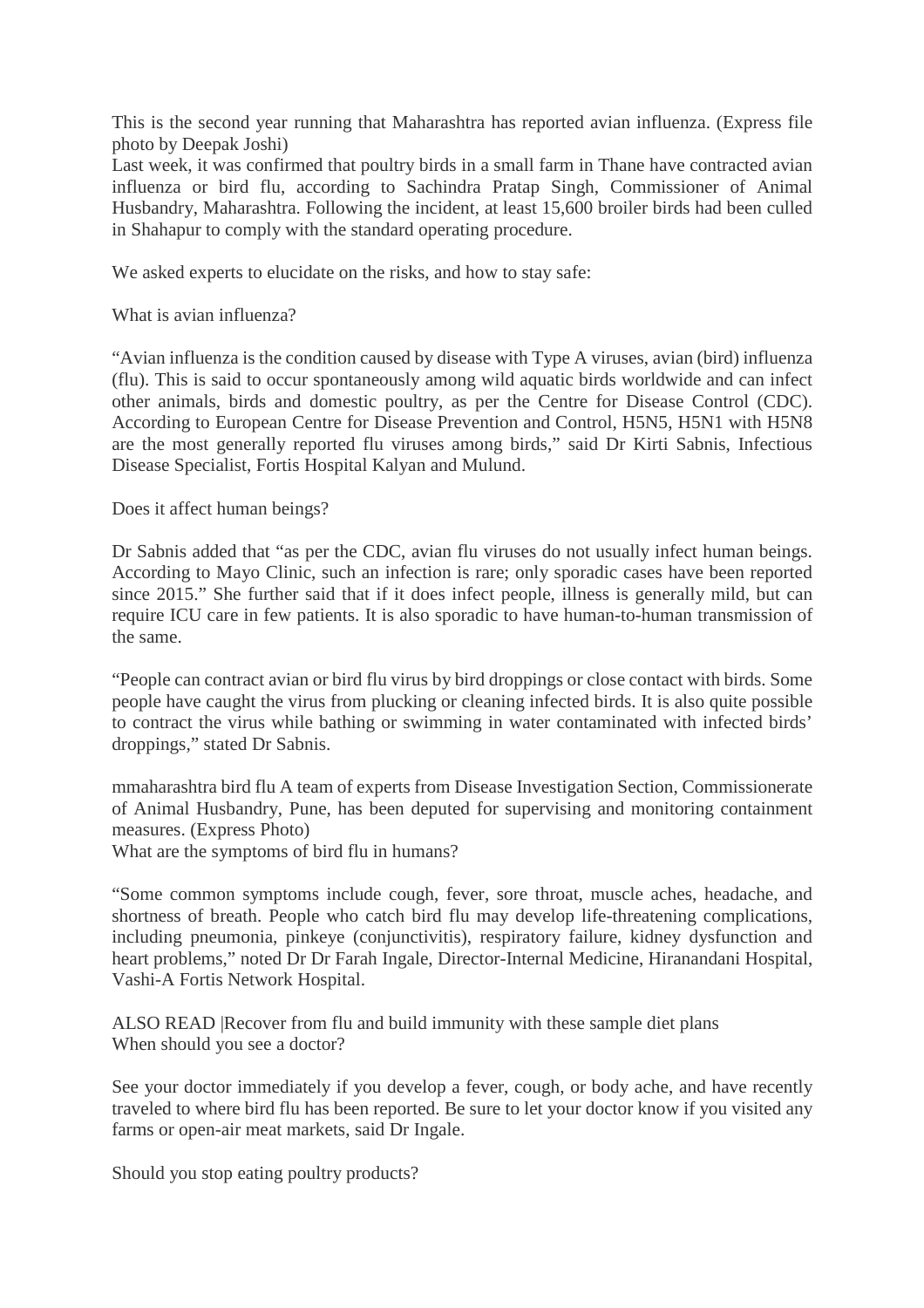According to Dr Ingale, chicken and other poultry are safe to eat if cooked properly, as also stated by the UN Food and Agriculture Organization (FAO) and the World Health Organization (WHO) issued to national food safety authorities. However, the sources said that no birds from flocks with the disease should enter the food chain.

# **Diet**

**How to make your diet more sustainable, healthy or cheap — without giving up nutrients Before you abandon your traditional food choices, it's important to consider the nutritional trade-offs. If you're replacing one food with another, are you**

**still getting the vitamins, minerals and other nutrition you need? (The Indian Express:20220222)**

https://indianexpress.com/article/lifestyle/health/how-to-make-your-diet-more-sustainablehealthy-or-cheap-without-giving-up-nutrients-7776896/

Every food has a different nutrient composition. (Source: Getty Images/Thinkstock) People choose certain foods or change their diets for a range of reasons: to improve their health, lose weight, save money or due to concerns about sustainability or the way food is produced.

Consider the trend towards low-fat products in the 1980s and low-carb diets in the 1990s, and now, the rise in plant-based protein products and ready-to-eat meals.

But before you abandon your traditional food choices, it's important to consider the nutritional trade-offs. If you're replacing one food with another, are you still getting the vitamins, minerals and other nutrition you need?

In a recent paper, I sought to raise awareness of nutritional differences between foods by producing a new index specific to Australia. It aims to help Australians make better informed dietary choices and get the nutrients recommended for good health.

ALSO READ |Nutritionist suggests 10 winter superfoods for 'bone health, immunity, good skin and hair'

Nutrients: are we getting enough?

The Australian Bureau of Statistics publishes tables showing the usual intake of selected nutrients across the population. The tables also show the proportion of Australians whose usual nutrient intake is below what's known as the "estimated average requirement".

While Australian adults eat in diverse ways, they generally get enough of some nutrients regardless of their diets.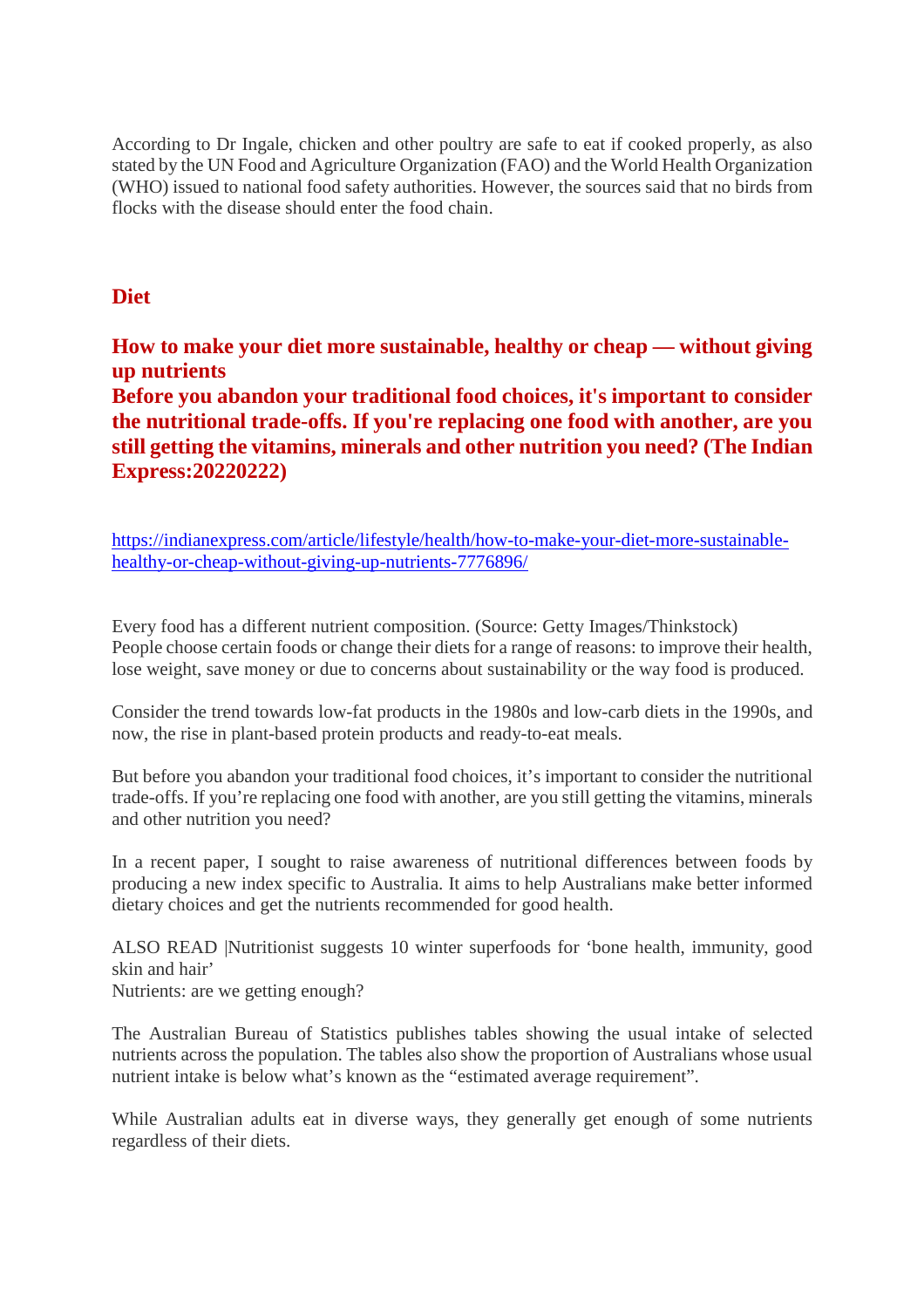For example, most people seem to obtain adequate niacin (Vitamin B3) and phosphorus. And the tables suggest 97% of Australians get enough vitamin C.

However, inadequate intake of calcium, magnesium, vitamin B6 and zinc is common.

Around two-thirds of Australian adults consume less calcium than what's recommended (which ranges from 840 to 1100 mg/day depending upon age). Worryingly, 90 per cent of women aged over 50 don't get enough calcium.

Inadequate zinc intake is most prevalent among Australian men — more than half aged over 50 consume below recommended levels.

So what about free sugars? These include added sugars and the sugar component of honey and fruit juices, but exclude natural sugars in intact fruit, vegetables and milk.

In premium now |Explore the connection between gut health, vitamin D and immunity It's recommended Australians limit free sugars to less than 10% of dietary energy intake. However, almost 50 per cent of Australian adults exceed this recommended limit.

Paying attention to under-consumed nutrients

Every food has a different nutrient composition. And as the Australian Dietary Guidelines show, we should eat a variety of foods to stay healthy.

We should pay particular attention to foods that are important sources of nutrients for which large numbers of Australians are not getting enough. If possible, Australians should seek to include more of these foods in their diet.

At the same time, foods with free sugars should be eaten only in moderation.

The new food index I produced seeks to help Australians achieve this. It provides an overall nutrient composition score tailored to the Australian dietary context.

The index includes eight vitamins (B1, B2, B3, B6, B12, Folate, A and C), eight minerals (calcium, phosphorus, zinc, iron, magnesium, iodine, selenium and molybdenum), along with protein and free sugars.

These 18 elements are weighted in proportion to the extent of inadequate or excessive intake in Australia. A higher score is better than a lower score.

So, the index scores foods highly if they are low in free sugars, and rich in the elements many Australians need more of — calcium, magnesium, vitamin B6, zinc and vitamin A.

Foods containing few nutrients but added sugar score very low. For example, a chocolate chip cookie weighing 35 grams scored 0.004 and a sugar-sweetened cola-flavoured beverage scored below zero.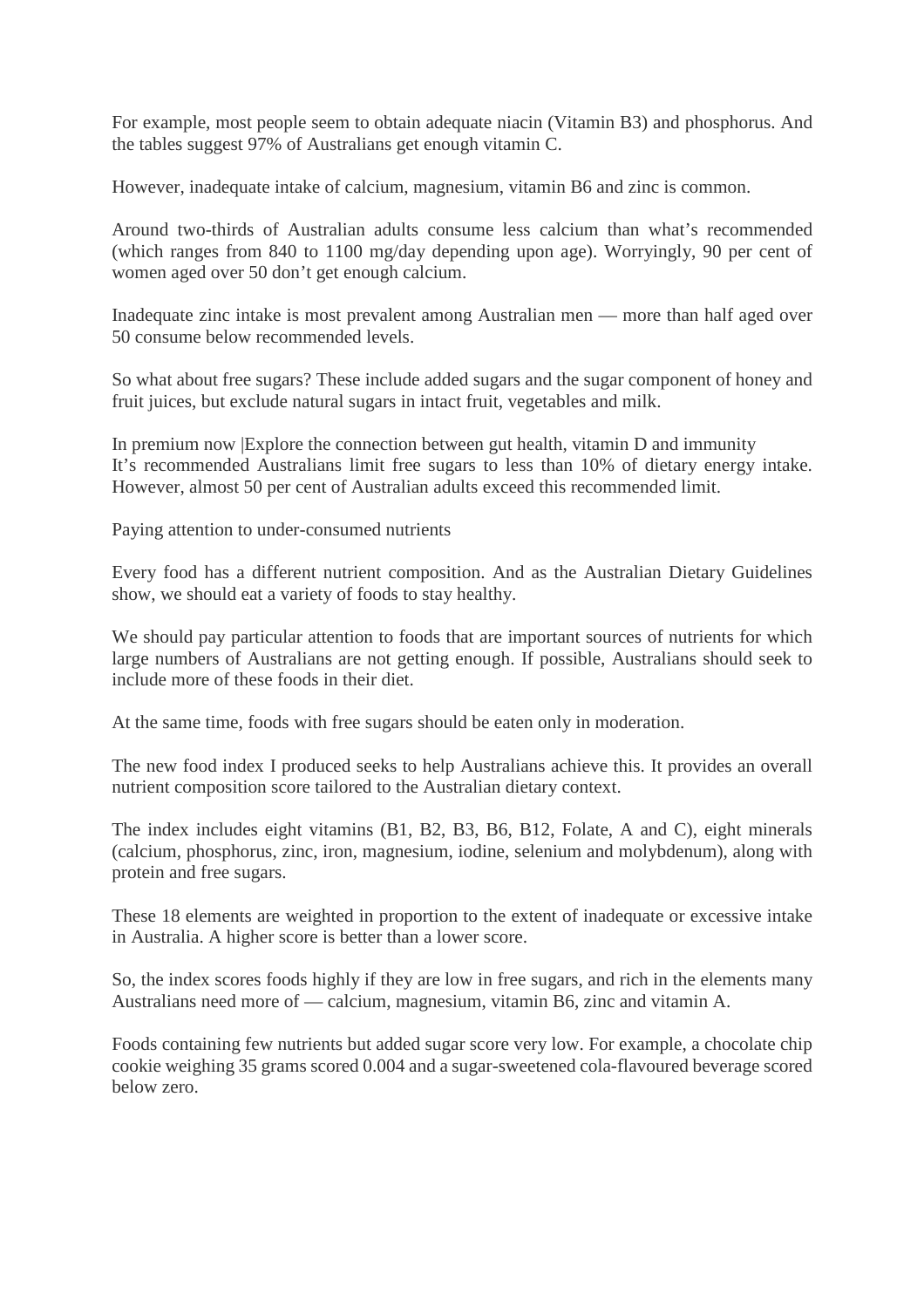# **Post Covid-19 complications**

# **Post Covid-19 complications: Skin issues, joint pain becoming increasingly common, say experts (The Indian Express:20220222)**

People should seek good rehabilitative care, exercise every day, maintain good posture, and follow a healthy diet to manage joint and muscle pain, said Dr Narendra Vaidya, joint replacement surgeon

https://indianexpress.com/article/lifestyle/health/post-covid-19-doctors-skin-conditionsherpes-warts-joint-pains-arthritis-7774596/

joint painAccording to Dr Vaidya, patients complain of joint pain or arthralgia, muscle pain or myalgia, extreme fatigue, reactive arthritis, and vasculitis (inflammation of the blood vessels (Source: Getty Images/Thinkstock)

The list of post-Covid complications seems to be only increasing with doctors now saying that there has also been an increase in skin conditions like herpes, and joint pains in patients

Get our combo subscription to access e-paper and digital premium. Subscribe now Already have an account? Sign in Also Read |Post Covid-19 care: Nutritional guidelines for those recovering from coronavirus What is causing joint issues?

There is about four-five per cent increase in arthritis cases post Covid-19 infection, said Dr Narendra Vaidya, joint replacement surgeon and managing director, Lokmanya Hospital Pune.

"During Covid, inflammatory molecules break muscle protein and decrease its synthesis causing muscle fatigue; this also damages cartilage, causing arthritis. Arthritis can also arise as sequele of steroid and antiviral drugs used to treat Covid-19. Musculoskeletal symptoms like stiffness of joints, muscle pain are commonly seen in post-Covid patients along with decreased muscle strength. Many people complain of joint and muscle pain, and have also come with new onset of autoimmune arthritis," he said.

Also Read |A doctor explains: What is 'long COVID syndrome'?

According to Dr Vaidya, patients complain of joint pain or arthralgia, muscle pain or myalgia, extreme fatigue, reactive arthritis, and vasculitis (inflammation of the blood vessels). "Joint pain can be temporary or continue for months," he said.

One more reason to develop joint pain could be the overdose of steroids or a faster. This might develop osteonecrosis of bones, leading to faster degeneration and joint pains, said Dr Richa Kulkarni, chief consulting physiotherapist, KINESIS – Sports Rehab and Physiotherapy Clinic, Pune.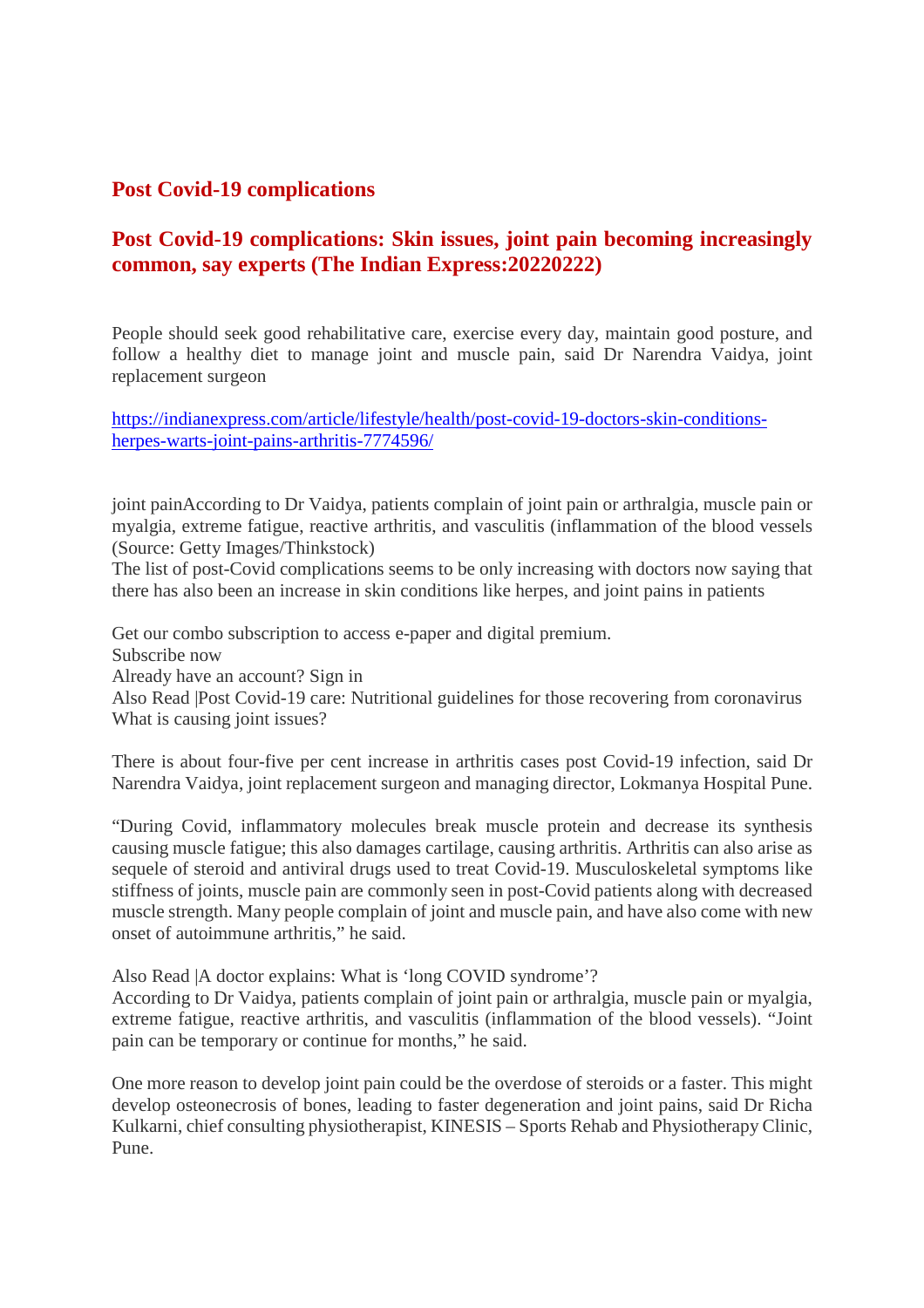How to prevent and treat the condition?

People should seek good rehabilitative care, exercise every day, maintain good posture, and follow a healthy diet to manage joint and muscle pain, said Dr Vaidya.

What are the skin conditions?

herpes Many people are experiencing herpes after Covid (Source: Getty Images/Thinkstock) Covid has induced many autoimmune and dormant infections in people with low immunity, such as herpes and warts. "Treatment with monoclonal anti–TNF alpha antibodies can cause herpes. Since the beginning of the pandemic, many people reported herpes, joint pain, and even warts. These problems are commonly seen in females when compared to males. People come with complaints like skin rash, redness, shingles around eyes nose, lips. These infections are common among senior citizens, and pregnant women. Herpes and other skin complications are getting triggered in patients who have a previous history. Do not ignore any signs like rashes, redness of the skin, and patches, seek immediate medical attention," said Dr Vishwajeet Chavan, orthopedic surgeon, Apollo Spectra Pune.

Dr Saurabh Shah, dermatologist at Bhatia Hospital Mumbai has been seeing about one case of herpes zoster (covid related) every week. "The reason could be low immunity since Covid attacks the immune system of the body. Herpes Zoster (also known as shingles) virus (Varicella Zoster virus) is present in the body of almost every individual. When our immunity gets compromised or jeopardised, herpes zoster, which lies dormant in the body (dorsal nerve root ganglion), becomes active and flares up. Usually this skin infection is seen in patients with poorly controlled diabetes, patients with chronic renal failure, patients on chemotherapy, post medical and surgical illness and other diseases that compromise our immunity," he explained.

There is also an uncanny increase in the incidence of urticaria in a lot of patients, said Dr Shah. "These rashes appear as itchy, red, evanescent raised areas on most parts of the body, usually after an infection (post-Covid). These invariably disappear in a few hours," Dr Shah told indianexpress.com.

# **Coronavirus**

# कोरोना से बडी राहत: बीते  $24$  घंटों में  $15$  हजार से भी कम मामले,  $235$  की मौत, सक्रिय मरीज घटकर  $2$  लाख **सेनीचे( Amar Ujala: 20220222)**

https://www.amarujala.com/india-news/corona-cases-today-in-india-covid19-cases-india-22-february-coronavirusactive-cases-death-cases?src=tlh&position=7

यजू डेक, अमर उजाला, नई िदली Published by: संजीव कुमार झा Updated Tue, 22 Feb 2022 09:45 AM IST सार

देश में कोरोना महामारी का प्रसार तेजी से कम होता जा रहा है। संक्रमितों की संख्या में जहां भारी कमी हो रही है वहीं मतकों का आंकड़ा भी तेजी सेकम हो रहा ह।ै

भारत में कोरोना के मामले

भारत में कोरोना के मामले - फोटो : पीटीआई